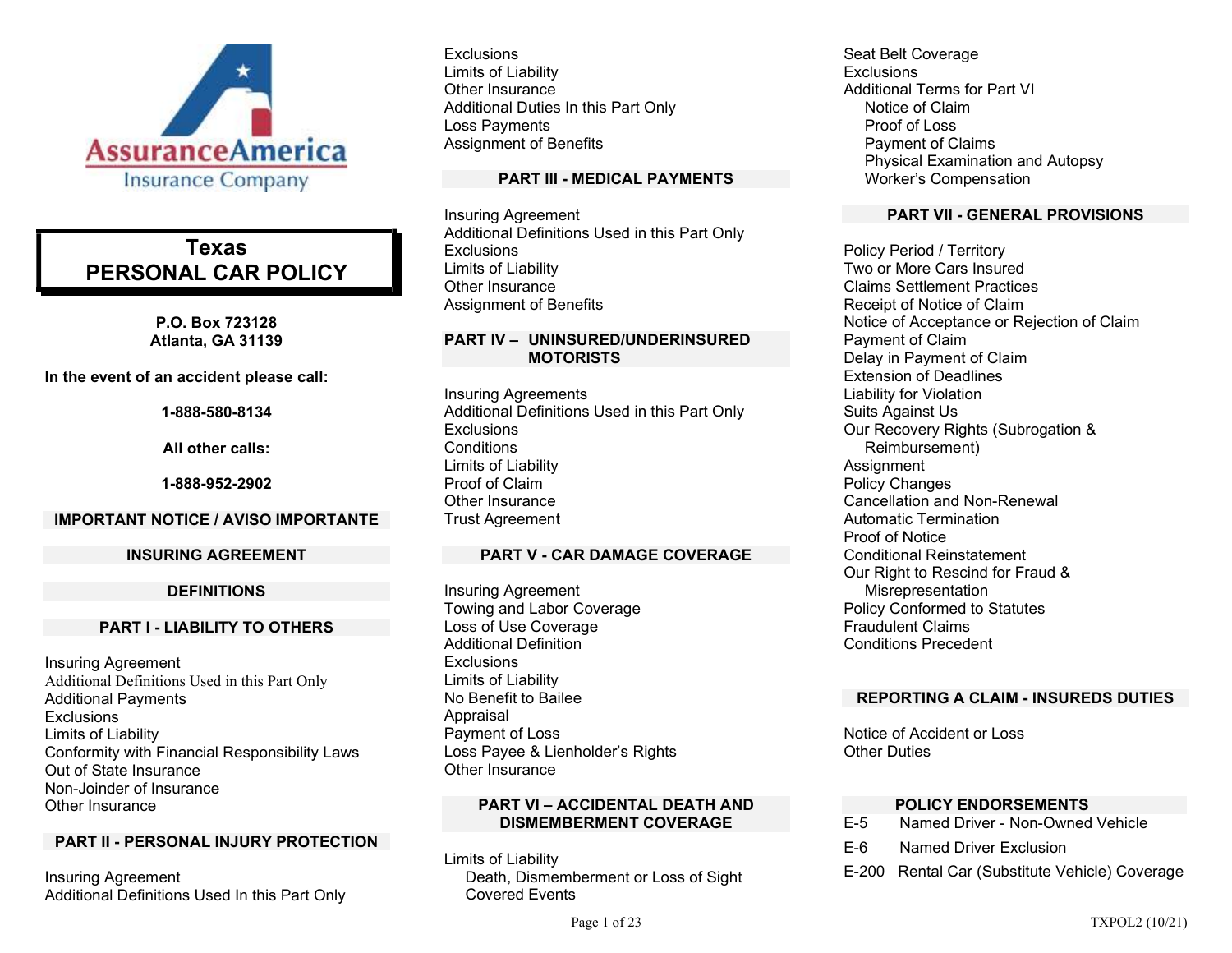### IMPORTANT NOTICE

### Have a complaint or need help?

If you have a problem with a claim or your premium, call your insurance company first. If you can't work out the issue, the Texas Department of Insurance may be able to help.

Even if you file a complaint with the Texas Department of Insurance, you should also file a complaint or appeal through your insurance company. If you don't, you may lose your right to appeal.

#### AssuranceAmerica Insurance Company

To get information or file a complaint with your insurance company:

Call: 770-952-0200

Toll-free: 1-888-952-2902

Email: Customer\_Servive@aainsco.com Mail: P.O. Box 723128, Atlanta, GA 31139

# The Texas Department of Insurance

To get help with an insurance question or file a complaint with the state:

Call with a question: 1-800-252-3439

File a complaint: www.tdi.texas.gov Email: ConsumerProtection@tdi.texas.gov Mail: MC 111-1A, P.O. Box 149091, Austin, TX 78714-9091

#### To compare policies and prices

To compare policies and prices: Visit HelpInsure.com to compare prices and coverages on home and auto insurance policies. The website is a service of the Texas Department of Insurance and the Office of Public Insurance Counsel.

#### www.helpinsure.com

Attach this to your policy This notice is for information only and does not become a part or condition of the attached document.

#### AVISO IMPORTANTE

¿Tiene una queja o necesita ayuda? Si tiene un problema con una reclamación o con su prima de seguro, llame primero a su compañía de seguros. Si no puede resolver el problema, es posible que el Departamento de Seguros de Texas (Texas Department of Insurance, por su nombre en inglés) pueda ayudar.

Aun si usted presenta una queja ante el Departamento de Seguros de Texas, también debe presentar una queja a través del proceso de quejas o de apelaciones de sucompañía de seguros. Si no lo hace, podría perder su derecho para apelar.

# AssuranceAmerica Insurance Company

Para obtener información o para presentar una queja ante su compañía de seguros:

Llame a: 770-952-0200

#### Teléfono gratuito: 1-888-952-2902

Correo electrónico: Customer\_Servive@aainsco.com Dirección postal: P.O. Box 723128, Atlanta, GA 31139

# El Departamento de Seguros de Texas

Para obtener ayuda con una pregunta relacionada con con los seguros o para presentar una queja ante el estado:

Llame con sus preguntas al: 1-800-252-3439

Presente una queja en: www.tdi.texas.gov Correo electrónico: ConsumerProtection@tdi.texas.gov Dirección postal: MC 111-1A, P.O. Box 149091, Austin, TX 78714-9091

# Para comparar pólizas y precios

Para comparar pólizas y precios: Visite HelpInsure.com para comparar precios y coberturas en pólizas de seguro para el hogar y automóvil. El sitio web es un servicio del Departamento de Seguros de Texas y de la Oficina del Asesor Público de Seguros (Office of Public Insurance Counsel, por su nombre en inglés

# www.helpinsure.com

### Una este aviso a su poliza

Este aviso es solo para proposito de informacion y no se convierte en parte o condicion del documento adjunto.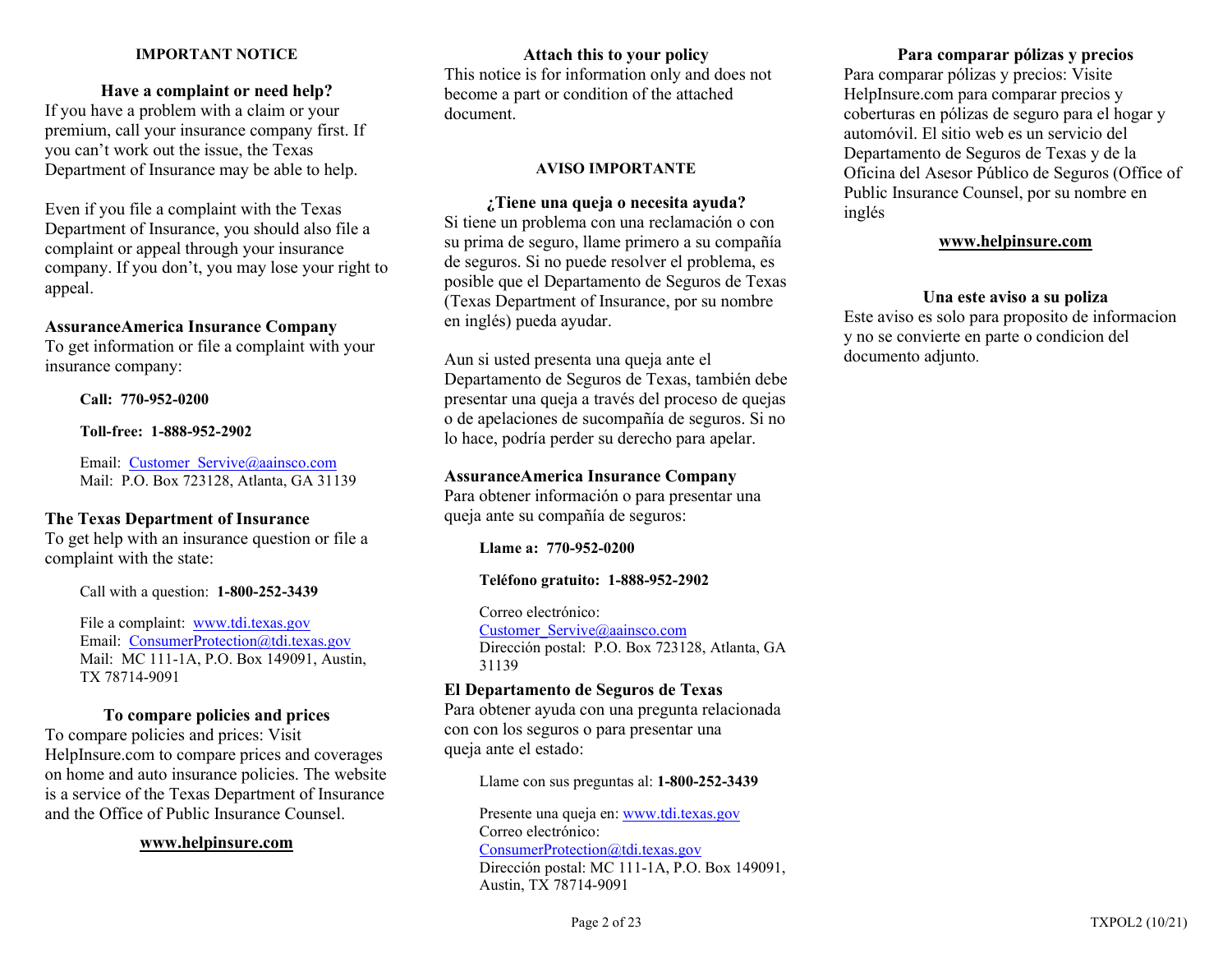### INSURING AGREEMENT

If you pay your premium when due, we agree to insure you, subject to the terms of this policy, for the coverage shown on the Declarations Page of this policy, up to the limits of liability. If you make your initial payment by check, this policy is void and there will be no coverage at any time if the check is not honored for any reason when first presented to your bank. The Declarations Page and any endorsements issued by us are part of this policy contract. Please review your Declaration Page and policy contract immediately upon first receipt.

#### DEFINITIONS

Except as may otherwise be provided in this policy, the words and phrases listed below have the meaning shown here when the word or phrase appears in bold print. These meanings will apply whether the word or phrase appears in the singular, possessive or plural forms:

- 1. "Accident" means an unexpected and unintended event that causes bodily injury or property damage and arises out of the ownership, maintenance or use of a car.
- 2. "Actual cash value (ACV)" means the cost of replacing or restoring property at prices prevailing at the time of the loss, less depreciation, however caused.
- 3. "Application" means the form(s) provided by us to collect the information upon which we rely to decide to issue this policy and determine the proper premium to charge for the risk to be insured. This includes any supplemental **application** and coverage election, selection and rejection forms provided by us, and requests for additional information.
- 4. "Auto business" means motor vehicle business operations including:
	- a. Selling;
	- b. Leasing;
	- c. Transporting;
	- d. Delivering;
	- e. Repairing;
	- f. Servicing;
- g. Road testing;
- h. Cleaning;
- i. Parking;
- j. Storing;
- k. Renting; or
- l. Towing;
- any motor vehicles.
- 5. "Bodily injury" means bodily harm to a person and sickness, disease or death that result from it.
- 6. "Business" means a job, trade, profession, or occupation, whether full-time or part-time.
- 7. **"Business day"** means a day other than a Saturday, Sunday, or holiday recognized by the State of Texas.
- 8. "Car" means a land motor vehicle:
	- a. of the private passenger auto type;
	- b. of the pickup, utility vehicle, or van type with a gross vehicle weight of 25,000 pounds or less;
	- c. designed for operation principally on public roads; and
	- d. with at least 4 but not more than 6 wheels. However, "car" does not include any:
	- a. Motorcycles, dirt bikes or all-terrain vehicles (ATVs);
	- b. Golf carts;
	- c. Tractors;
	- d. Farm machinery;
	- e. Step-vans, parcel delivery vans, cargo cutaway vans or other vans with cabs separate from the cargo area;
	- f. Vehicles operated on rails or crawler treads;
	- g. Recreational vehicles; or
	- h. Vehicles of any type while used:
		- (1) As a residence or premises; or
		- (2) For office, store or display purposes.
- 9. "Declarations Page" means the document from us with respect to this policy, listing:
	- a. The types of coverage you have elected;
	- b. The limit for each coverage;
	- c. The cost of each coverage;
	- d. The listed cars covered by this policy;
	- e. The coverage you bought for each car; and
	- f. Other information that applies to this policy.
- 10. "Delivery" means to be engaged in the activity of transporting persons, property, products or goods for a fee. "Delivery" includes delivery of magazines, newspapers, food, and any other product.
- 11. "Depreciation" means a decrease in the value of property over a period of time due to wear and tear or obsolescence.
- 12. "Driver's License" means the certificate or license issued by a state sanctioned entity within the United States of America or its territories or possessions which authorizes a person to operate a car.
- 13. "Household" means the address where you reside that is shown on the Declarations Page.
- 14. "Loss" means direct, sudden, and accidental loss of or physical damage to your insured car.
- 15. "Minimum limits" means the minimum amount of liability coverage required by the Texas Motor Vehicle Safety Responsibility Act, as amended, that applies to the owner or operator of a car, with a limit for bodily injury to one person in any one accident (the bodily injury "per accident" limit), and with a limit for bodily injury to two or more persons in any one accident (the bodily injury "per accident" limit), and for property damage with a "per accident" limit.
- 16. "Named insured" means the person or persons shown as the policyholder on the Declarations Page.
- 17. A "non-owned car" means any car, other than your insured car, that is not owned by or furnished or available for regular or frequent use by you or a resident of your household or a non-resident spouse.
- 18. "Occupying" means to be in or upon, a car or engaged in the immediate act of entering into or alighting from the car.
- 19. "Owns" and "Owned" means to:
	- a. Hold legal title to the car;
	- b. Have legal possession of the car subject to a written conditional sales agreement; or
	- c. Have legal possession of the **car** under a lease agreement of more than 30 days.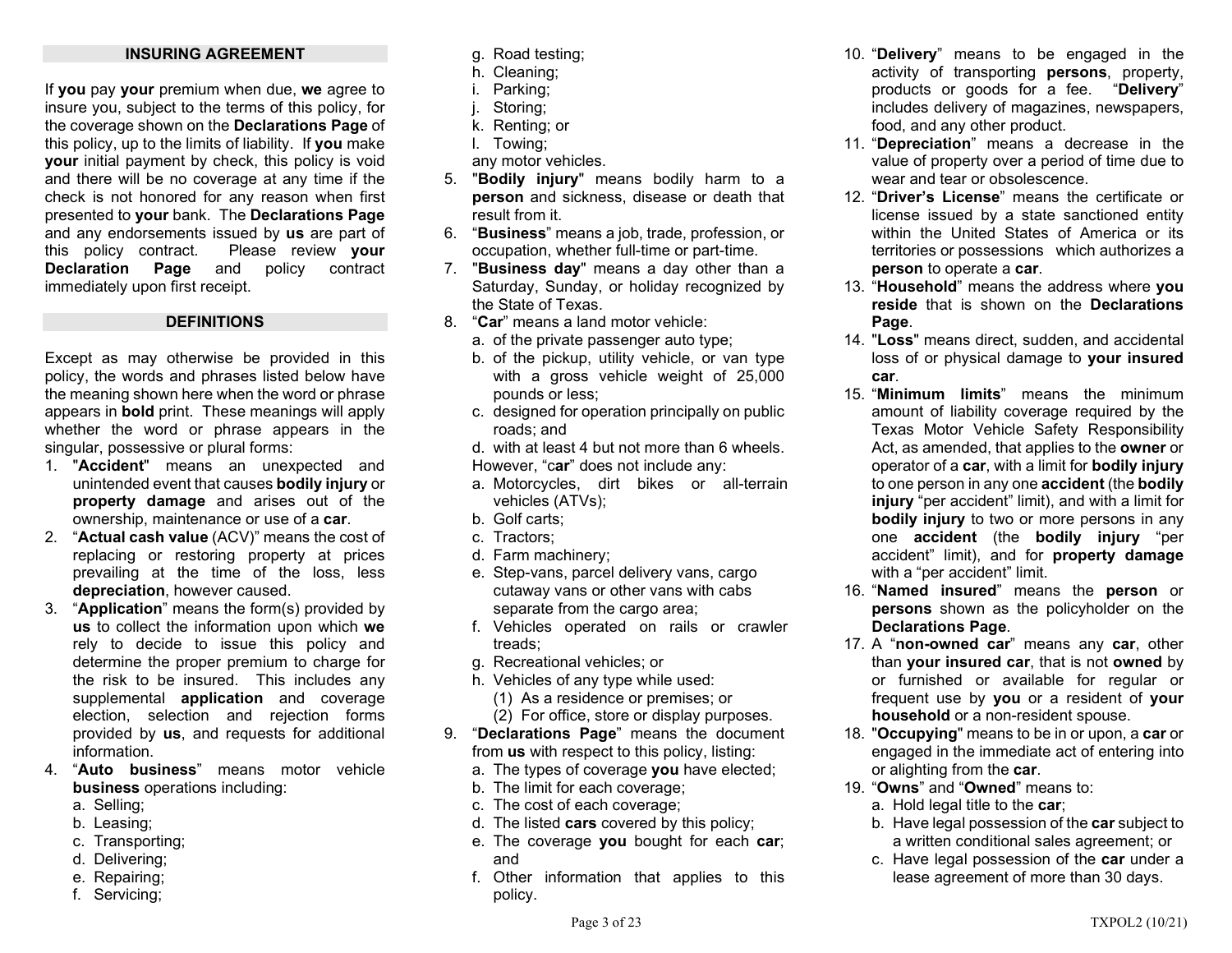- 20. "Owner" means the person or entity who:
	- a. Holds legal title to the car;
	- b. Has legal possession of the car subject to a written conditional sales agreement; or
	- c. Has legal possession of the car under a lease agreement of more than 30 days.
- 21. "Peer-to-peer car sharing" means the authorized use of a shared vehicle by an individual other than the vehicle's owner through a peer-to-peer car sharing program. The term does not include the use of a private passenger vehicle from a rental company under the terms of a rental agreement.
- 22. "Peer-to-peer car sharing program" means a business platform that connects vehicle owners with drivers to enable the sharing of vehicles for financial consideration. The term does not include a service provider who is solely providing hardware or software as a service to a person or entity that is not effectuating payment of financial consideration for use of a shared vehicle. The term also does not include a rental company.
- 23. "Person" means a natural, living human being and not a corporation, partnership, association or business name.
- 24. "Property damage" means damage to or destruction or loss of use of tangible property.
- 25. "Racing" means preparation for or participating in any race, speed, demolition, stunt, or timed contest or activity, whether organized or not, including an unplanned or spontaneous drag race on public roads.
- 26. "Relative" means a person:
	- a. Residing in your household and related to you by blood, marriage or adoption, including your ward or foster child; or
	- b. Not residing in the named insured's household at the time of the accident or loss, but only if that person is a spouse related to the **named insured** by marriage and who is living apart from the **named** insured during a period of separation in contemplation of divorce.

If the named insured shown on the Declarations Page is not a person, no one will be a **relative**.

- 27. "Reside", "resides" and "residing" means to dwell permanently, as the **person's** primary and legal domicile.
- 28. "Shared vehicle" means a vehicle that is available for sharing through a peer-to-peer car sharing program. The term does not include the use of a private passenger vehicle from a rental company under the terms of a rental agreement.
- 29. "State" means the District of Columbia, and any state, territory or possession of the United States and any province of Canada.
- 30. "Temporary substitute" means any car not owned by you while being driven temporarily while any car described on the Declarations **Page** is not available for use due to its breakdown, repair, servicing, **loss** or destruction. Car Damage Coverage does not apply to a temporary substitute car or trailer.
- 31. "Trailer" means a non-motorized vehicle designed to be towed by a **car** on public roads. Trailer does not include any vehicle or device used:
	- a. For a commercial or **business** purpose;
	- b. As a premises for office, store or display purposes; or
	- c. As a passenger conveyance.
- 32. "We", "Us" and "Our" mean the Company providing this insurance, as shown on the Declarations Page.
- 33. "You" and "Your" mean the named insured shown on the **Declarations Page** and spouse if a resident of the same household at the time of the accident or loss.
- 34. "Your insured car" means:
	- a. Any car described on the Declarations Page and any car you replace it with subject to the following criteria. The replacement car will have the same coverage as the car it replaces. However, you must notify us within 20 days after the date you become the owner of the car in order to:
- i. add coverage under Part V Car Damage; or
- ii. continue existing coverage under Part V – Car Damage.
- b. Any additional car that you acquire ownership of during the policy period. You must, however, notify us within 20 days of its acquisition and pay any additional premium due. If you notify us more than 20 days after acquiring an additional car, any coverage we provide will begin at the time you notify us. An additional car will have the broadest coverage we provide for any car shown on the Declarations Page.
- c. A temporary vehicle but only for Part  $I -$ Liability to Others.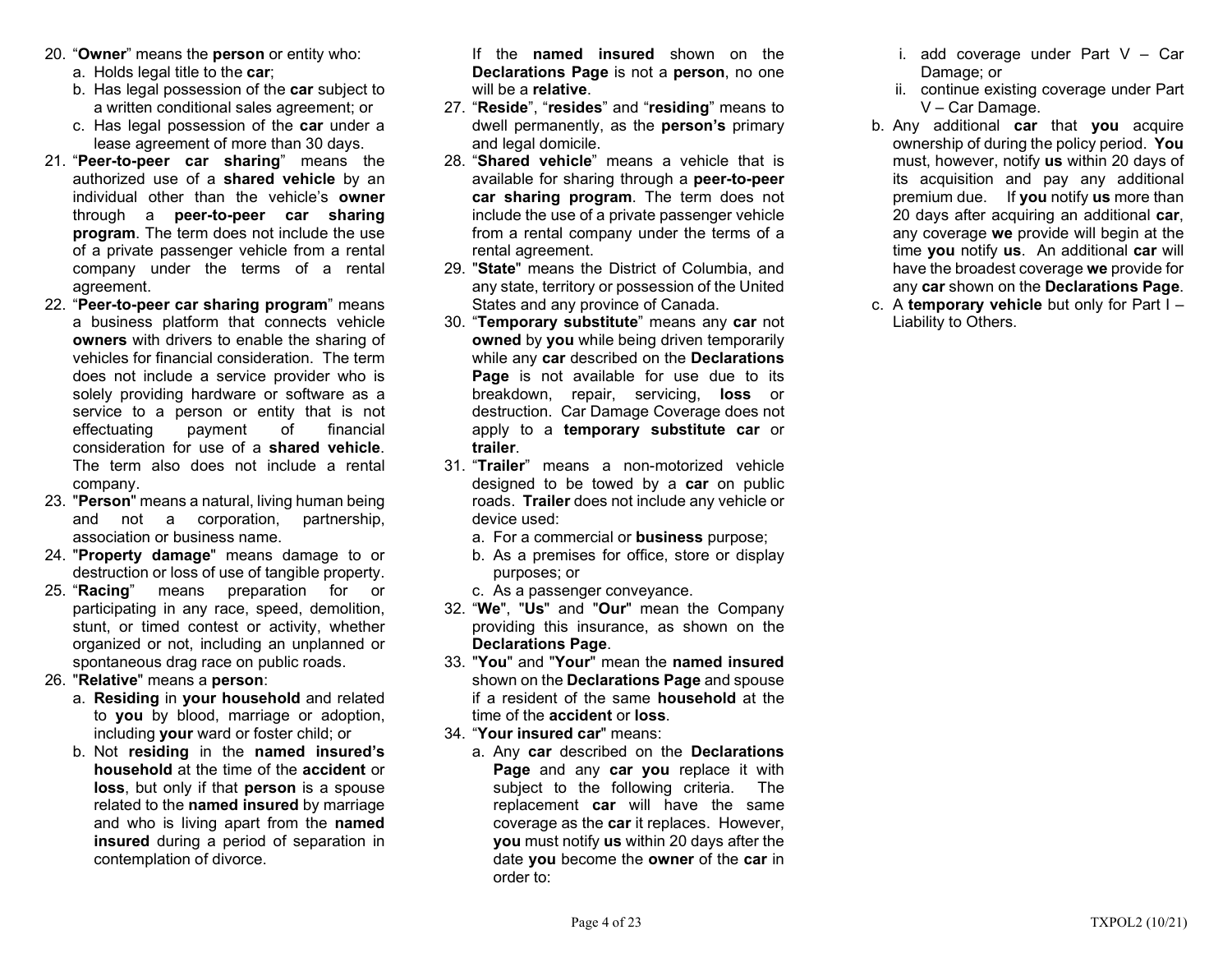### PART I - LIABILITY TO OTHERS

#### Insuring Agreement

We will pay damages, other than punitive or exemplary damages, for **bodily injury** or property damage for which any insured person becomes legally responsible because of an auto accident. Damages include prejudgment interest awarded against the insured person.

We have the right to investigate, negotiate and settle any claim for damages payable under this coverage as we deem appropriate. We will settle or defend, as we consider appropriate with attorneys hired and paid for by us, any claim or suit asking for these damages even if the defense is undertaken while a "Reservation of Rights" notice or "Non-Waiver" agreement is in effect.

In addition to our limit of liability, we will pay all defense costs we incur. Our duty to settle or defend ends when our limit of liability for this coverage has been exhausted. We have no duty to defend any suit or settle any claim for bodily injury or property damage not covered under this policy. We are not obligated to pay for costs arising from declaratory judgment actions filed by any insured person against us.

#### Additional Definitions Used In this Part Only

As used in Part I:

- 1. "Insured person" or "insured persons" means:
	- a. You, a relative, or any other person residing in your household with respect to an accident involving your insured car.
	- b. You, a relative, or any other person residing in your household while driving a non-owned car with permission of the owner or person in lawful possession of the non-owned car.
	- c. Any other person driving your insured car with your permission.

Subject to the provisions in this policy, we will pay, on behalf of an insured person, damages for which any insured person becomes legally liable.

- 2. "Temporary vehicle" includes a vehicle that is loaned or provided to an insured person by an automobile repair facility for the insured person's use while your insured car is at the facility for service, repair, maintenance, or damage or to obtain an estimate and is:
	- a. in the lawful possession of the insured person or resident relative of the insured person;
	- b. not owned by the insured person, any resident relative of the insured person, or any other person residing in the insured person's household; and
	- c. operated by or in the possession of the insured person or resident relative of the insured person until the vehicle is returned to the repair facility.

#### Additional Payments

For an insured person, we will pay, in addition to our limit of liability:

- 1. All costs we incur in the settlement of any claim or defense of any suit subject to the limitations of this policy.
- 2. Premiums on appeal bonds and attachment bonds required in any suit we defend. We will not pay the premium for any bonds that are more than our limit of liability. We have no duty to apply for or furnish bonds.
- 3. Up to \$100 for a bail bond needed due to an accident arising out of the use of your insured car.
- 4. Up to \$50 a day for loss of earnings, but not other income, because of attendance at hearing, proceedings, or trials at our request.

#### **Exclusions**

Liability coverage and duty to defend does not apply to:

1. Bodily injury or property damage arising out of the ownership, maintenance or use of a motor vehicle while it is being used as a livery service or for **delivery** at the time of **loss**. This exclusion does not apply to shared-expense car pools. This exclusion also does not apply to:

- a. a temporary vehicle that is:
	- i. a private passenger automobile;
	- ii. a pick-up, utility vehicle, or van with a gross vehicle weight of 14,000 pounds or less that is not primarily used for delivery of goods, materials, or supplies, other than samples; or
	- iii. used in farming or ranching.
- b. you or a relative unless the primary use of the vehicle is to carry property for a fee.
- 2. Bodily injury or property damage arising out of the ownership, maintenance or use of a motor vehicle while it is being driven by an insured person who is acting as a transportation network company driver and is:
	- a. Logged on as a driver to a transportation network company's digital network; or
	- b. Engaged in a prearranged ride.
- 3. Bodily injury or property damage caused intentionally by or at the direction of the insured person even if the bodily injury or property damage that results is not what was intended. This exclusion will not void the protection of an innocent spouse or insured.
- 4. Bodily injury or property damage caused by any person using your insured car without your express or implied permission.
- 5. Bodily injury or property damage with respect to which insurance is afforded under a nuclear energy liability insurance contract even if the limits of that insurance are exhausted.
- 6. Bodily injury to an employee or fellow employee of any insured person arising during the course of employment. Coverage does not apply to a domestic employee if benefits are payable or are required to be provided under any workers' compensation or other similar law.
- 7. Bodily injury or property damage arising out of auto business operations. This does not apply to the ownership, maintenance or use of your insured car by:
	- a. you; or
	- b. any relative; or
	- c. any partner, agent or employee of you or any relative.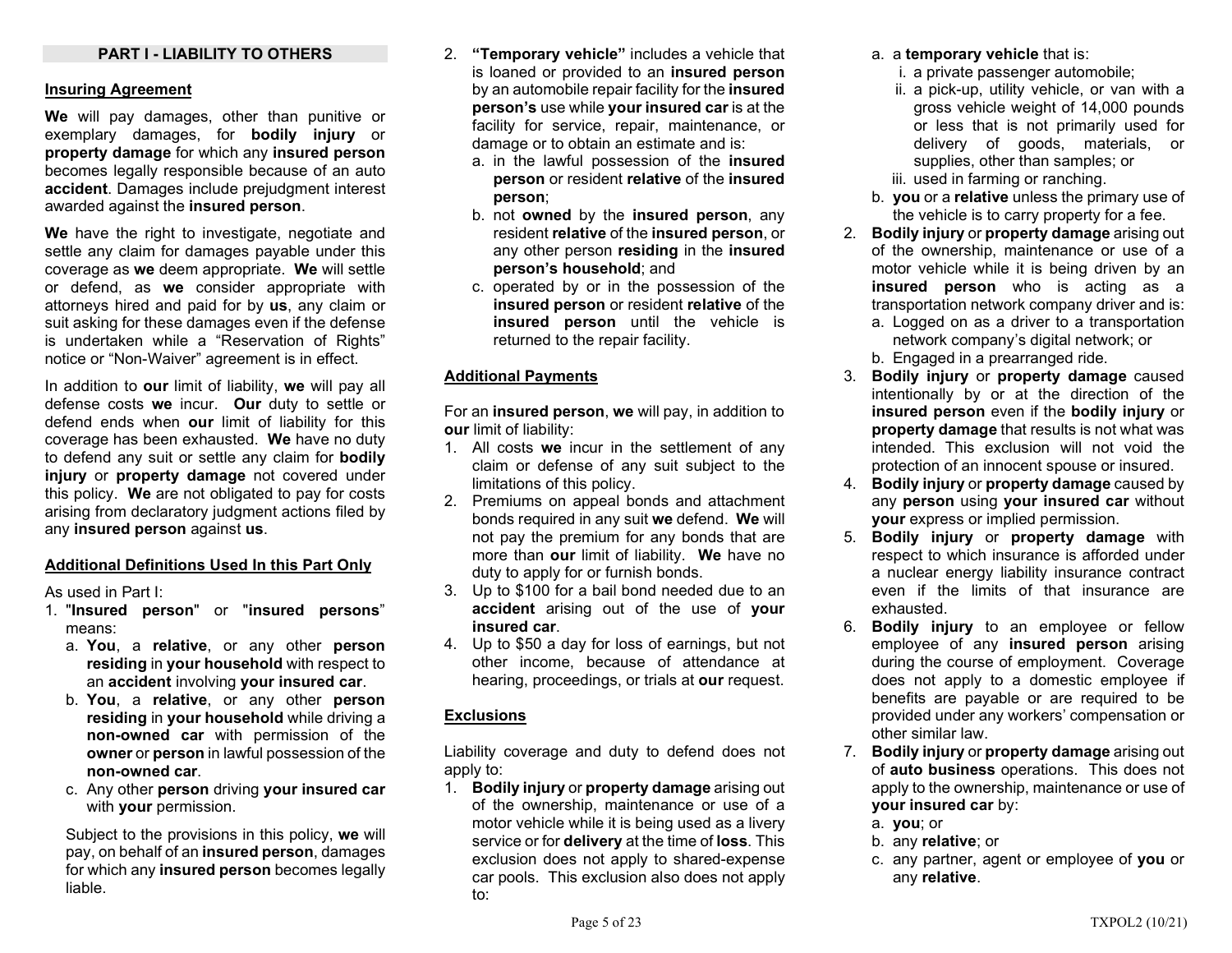- 8. Bodily injury or property damage arising out of the ownership, maintenance or use of any motor vehicle, other than your insured car by an insured person, while in the course or scope of employment.
- 9. Property damage to any property that an insured person owns, rents, has charge of or is transporting including your insured car. This does not apply to a residence or private garage you do not own. This exclusion does not apply to a temporary vehicle in the care, custody, and control of you or any insured person.
- 10. Bodily injury to you or any insured person listed on the Declarations Page. When a legal liability exists, this exclusion does not apply to the portion of the damages that is less than or equal to the minimum limit of liability insurance required by Texas Transportation Code 601 as amended.
- 11. Bodily injury or property damage arising out of the operation by an **insured person** of any traction engines, road rollers and graters, tractor cranes, power shovels, well drillers, and implements of animal husbandry.
- 12. Any liability assumed by an insured person under any contract or agreement. This exclusion does not apply to a temporary vehicle that is:
	- a. a private passenger automobile;
	- b. a pick-up, utility vehicle, or van with a gross vehicle weight of 14,000 pounds or less that is not primarily used for delivery or transportation of goods, materials, or supplies, other than samples; or
	- c. used in farming or ranching.
- 13. Bodily injury or property damage caused by your insured car or any non-owned car while racing.
- 14. Bodily injury or property damage arising out of the ownership, maintenance or use of any car other than your insured car, which is owned by you or furnished or available for regular or frequent use by you or any insured persons.
- 15. Any person for whom the United States Government is held responsible under the Federal Tort Claim Act.
- 16. Bodily injury or property damage caused by war (declared or undeclared), civil war, insurrection, rebellion, revolution, nuclear reaction, radiation or radioactive contamination, or any consequence of any of these.
- 17. Bodily injury or property damage arising out of the loading or unloading of any motor vehicle.
- 18. Bodily injury or property damage arising out of the ownership, maintenance or use of an insured car when the insured car is rented to, leased to, or loaned to any **person** or organization in return for a fee. This does not apply if you or any relative lends your insured car to another for reimbursement of operating expenses only.
- 19. Bodily injury or property damage arising out of the ownership, maintenance or use of your insured car while being used in connection with a peer-to-peer car sharing program. This exclusion also applies while you are driving **your insured car** to deliver it to a prearranged renter or prearranged location for pickup by a renter.
- 20. Bodily injury or property damage arising out of any use of **your insured car** when operated by, or under the care or control of a person, other than a resident relative or insured driver listed on this policy who holds any sale contract or purchase agreement for your insured car, or who is making payment to you or to your creditor on your behalf in exchange for or anticipation of the regular use or ownership of your insured car.
- 21. Bodily injury or property damage resulting from the ownership, maintenance, or use of your insured car while a person is engaged in any business other than auto business activities or delivering property for a fee. This exclusion does not apply if:
	- a. Business use of your insured car has been declared and an additional premium has been paid;
	- b. Your insured car is being used by you or a relative for farming or ranching; or
- c. The business use in infrequent and not otherwise excluded under the policy.
- 22. Any payment required upon your final conviction for loss for a covered car or temporary vehicle seized by federal or state law enforcement officers as evidence in a case against you under Chapter 481, Texas Health and Safety Code, or under the federal Controlled Substances Act, 21 U.S.C. §801, et seq.

If a court with proper jurisdiction determines an exclusion is invalid and cannot be enforced, that exclusion is revised so it will not apply to the portion of damages that is less than or equal to the minimum limits of liability coverage and apply and be enforceable as to all other damages.

# Limits of Liability

Regardless of the number of insured persons, cars insured under this policy, separate premiums paid or shown in the Declarations Page, policies issued, claims made, vehicles involved, heirs or wrongful death beneficiaries, or lawsuits brought, we will pay the limits of liability shown in the Declarations Page subject to the following:

- 1. The limit for "each person" is the maximum we will pay for **bodily injury** sustained by any one person in any one accident, and only the limit for each **person** will apply to the aggregate of claims made for such bodily injury and any and all claims derived from such **bodily injury** including, but not limited to, loss of society, loss of companionship, loss of service, loss of consortium and wrongful death.
- 2. Subject to the bodily injury limit for "each person", the limit for "each accident" is the maximum we will pay for bodily injury sustained by two or more persons in any one accident.
- 3. The property damage liability limit for each occurrence is the maximum we will pay for any damage to property in one **accident**.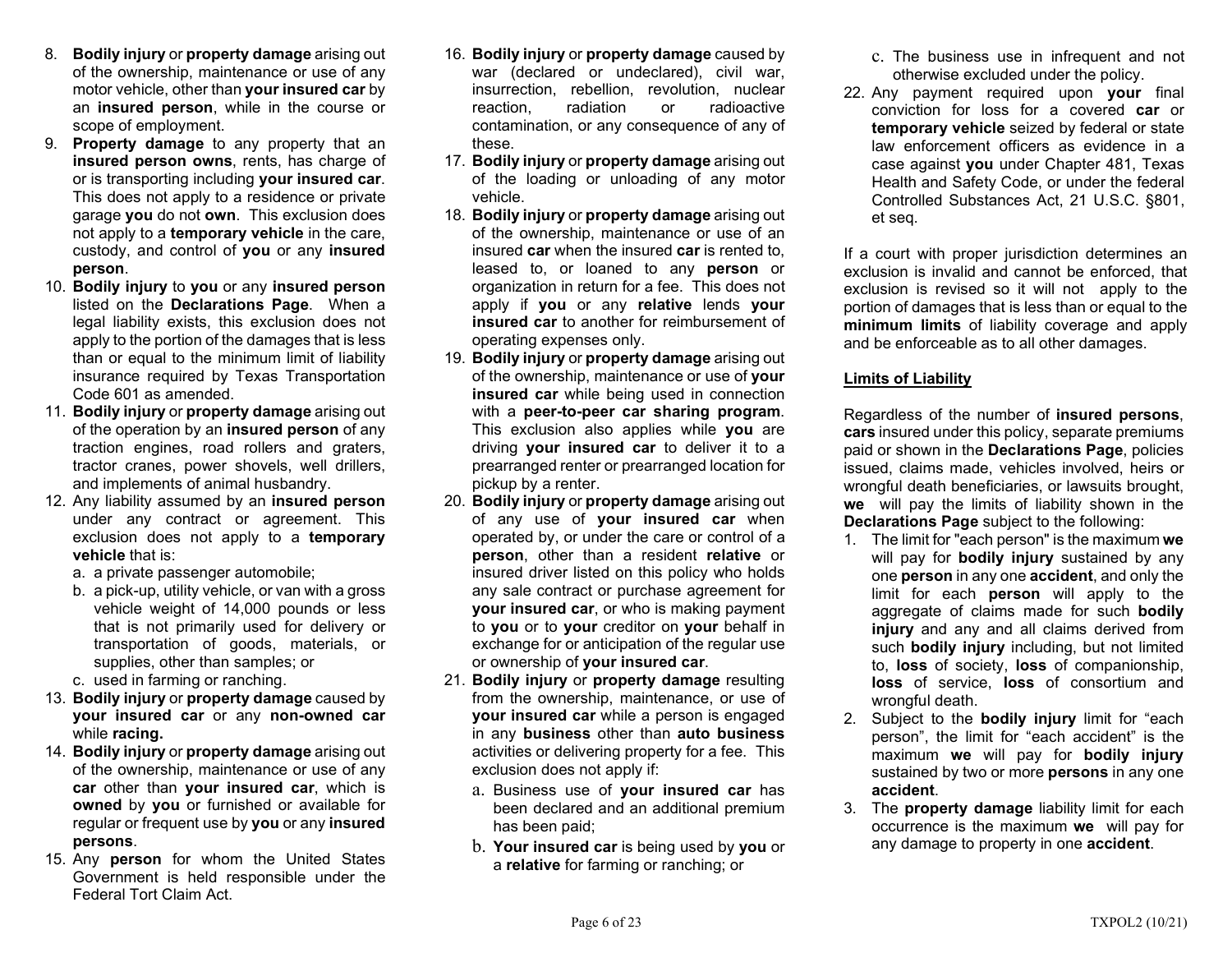No one is entitled to duplicate payments under this coverage for the same element of damages that has been paid by:

- 1. Any other coverage under this policy;
- 2. Workers' compensation or any similar insurance; or
- 3. Any other source.

Any damages for **bodily injury** awarded to and recoverable by a guest or passenger in:

- 1. Your insured car; or
- 2. A non-owned car being operated by an insured person; or

shall be reduced by any payments made to that person under either or both Personal Injury Protection and Medical Payments coverage.

The limit of liability that applies will not be increased for an accident because a trailer is attached to either **your insured car** or a nonowned car at the time of the accident.

# Conformity with Financial Responsibility Laws

This policy is provided in accord with the liability coverage required by, and is subject to, and will comply with, Texas Transportation Code 601, as amended, and such other applicable Texas laws to the extent required for bodily injury and property damage. If we make a payment we would not otherwise have been obligated to make under the terms of this policy but for these laws, an insured person must reimburse us for that payment.

# Out of State Insurance

If an **accident** to which this Part I applies, occurs in any state, territory or possession of the United States of America or any territory of Canada, other than the one in which a covered vehicle is principally garaged, and the state, province or territory has:

1. A financial responsibility or similar law requiring limits of liability for bodily injury or property damage higher than the limits

shown on the **Declarations Page**, this policy will provide the higher limit; or

- 2. A compulsory insurance or similar law requiring a non-resident to maintain insurance whenever the non-resident uses a **car** in that state, province, territory or possession, this policy will provide the greater of:
	- a. The required minimum amounts and types of coverage.
	- b. The limits of liability under this policy.

# Other Insurance

If other motor vehicle liability insurance applies and is collectible as to an event covered by this Part I, we will pay the proportionate share our limit of liability bears to the total of all applicable liability limits. Any insurance we provide under this Part for a car you do not own, other than a temporary vehicle driven by you, a resident relative, or a licensed household resident, will be excess over any other collectible insurance, self-insurance or bond.

Coverage under this Part will be primary for the use of your insured car by you, a resident relative, and licensed household resident. For any other person using your insured car, this coverage will be excess over any other applicable insurance.

# PART II - PERSONAL INJURY PROTECTION

# Insuring Agreement

Subject to the limits of liability, if you pay the premium for this coverage, we will pay Personal Injury Protection benefits because of bodily injury sustained by an insured person and resulting from a motor vehicle accident. We will pay reasonable damages to or for the benefit of the insured person up to three years from the date of the accident for:

- 1. The usual and customary charge for reasonable expenses incurred for necessary medical and funeral services.
- 2. 80% of an injured insured person's loss of income from employment. This benefit applies only if, at the time of the accident, the injured insured person:
	- a. Was an income producer; and
	- b. Was in an occupational status.

 Loss of income from employment benefits do not apply to any loss after the insured person dies.

Loss of income is the difference between:

- a. Income which would have been earned had the **insured person** not been injured; and
- b. The amount of income actually received from employment during the disability.

If the income being earned as of the date of the accident is a salary or fixed remuneration, it shall be used in determining the amount of income which would have been earned. Otherwise, the average monthly income earned during the period (not more than 12 months) preceding the accident shall be used.

- 3. Reasonable expenses incurred for obtaining essential services. These services must replace those an insured person normally would have performed:
	- a. Without pay;
	- b. During the period of disability; and
	- c. For the care and maintenance of the family or **household**.

Essential services benefits apply only if, at the time of the accident, the insured person: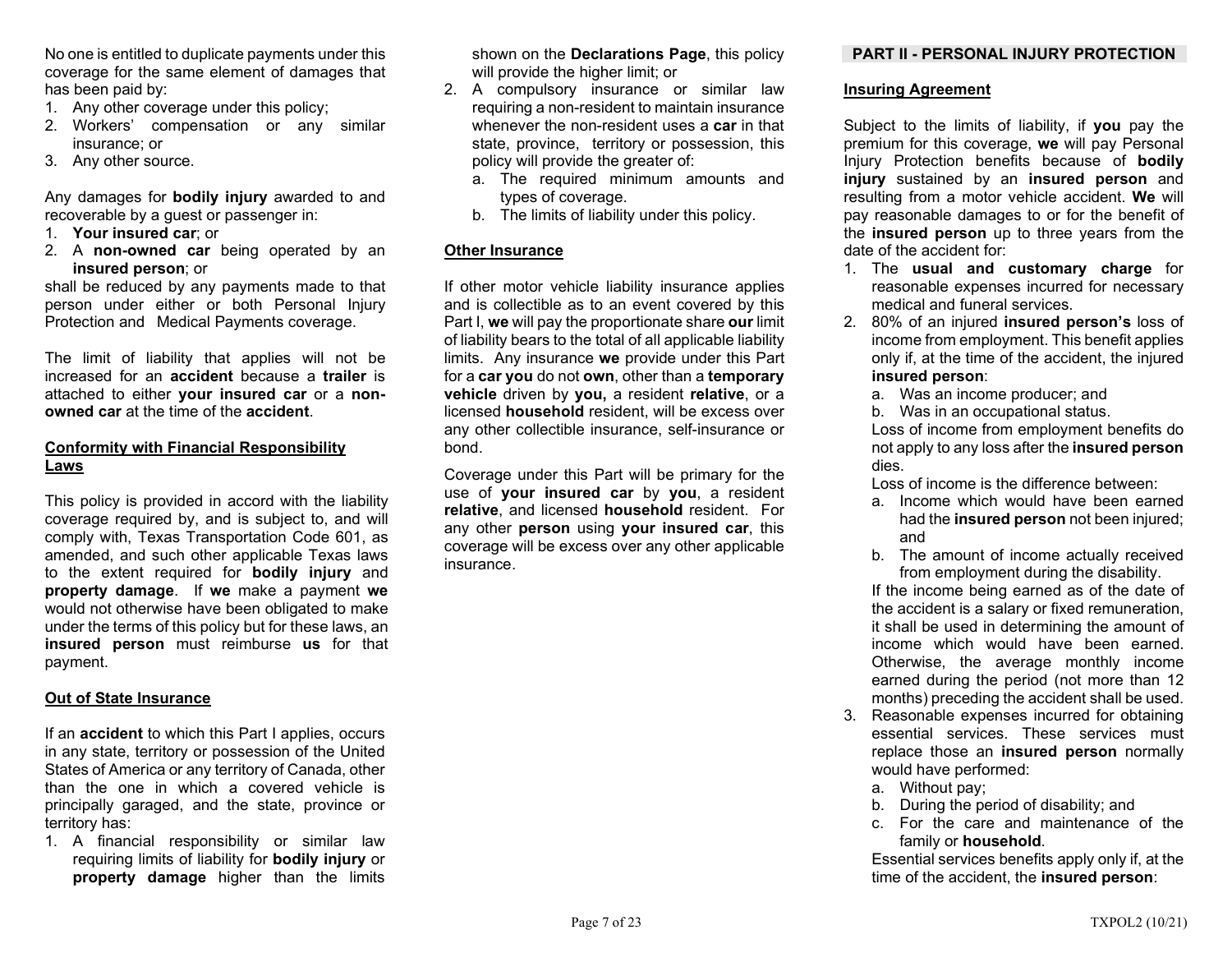- a. Was not an income or wage producer; and
- b. Was not in an occupational status.

Essential services do not apply to any loss after the insured person dies.

Personal Injury Protection is subject to the following:

- 1. Any dispute as to the usual and customary charge will be resolved between the service provider and us. If the insured person is sued for payment of any medical expense that we have refused to pay because:
	- a. The fee is unreasonable or not the usual and customary charge; or

b. The service is unnecessary;

we will defend the insured person with an attorney of our choice. We will pay defense costs and any judgment against the insured person up to our limit of liability.

- 2. We have the right to review medical expenses and records to determine if reasonable and necessary for diagnosis and treatment of the bodily injury. A request to review medical records may be made when reasonably related to the **bodily injury** at issue in the claim for benefits.
- 3. We may refuse to pay for any portion of a medical expense:
	- a. That is unreasonable because the fee for the service is greater than the fee that is the usual and customary charge.
	- b. When the service(s) rendered is:
		- (1) Not provided and prescribed by a state licensed medical or health care provider acting within the scope of that license;
		- (2) Unnecessary for the treatment of the bodily injury; or
		- (3) For the treatment of a bodily injury that was not caused by the **accident**.
- 4. Insured persons must submit to medical exams and tests by physicians we select as often as we reasonably require. We will pay for any such exams.
- 5. We may use other sources of information selected by **us** to determine if any medical expense is reasonable and necessary and caused by an accident. These sources may include:
	- a. Exams by physicians we select. We will pay for these exams;
	- b. Review of test results and medical records reasonably related to the bodily injury or damage asserted, by persons and services selected by us;
	- c. Computerized programs for analysis of medical treatment and expenses; and
	- d. Published sources of medical expense information.

# Additional Definitions Used in this Part Only

As used in Part II:

- 1. "Insured person" and "insured persons" mean:
	- a. You or a relative:
		- i. While **occupying**; or
		- ii. When struck by (while not **occupying** a motor vehicle);

 a motor vehicle designed for use mainly on public roads or a trailer being towed by that motor vehicle; and

- b. Any other person while occupying your insured car with your permission.
- 2. "Usual and customary charge" means an amount which we determine represents a customary charge for services in the geographical area in which the service is rendered. We shall determine the usual and customary charge through the use of independent sources of our choice.

# **Exclusions**

We do not provide Personal Injury Protection Coverage for any person for bodily injury sustained:

- 1. In an **accident** caused intentionally by, or at the direction of that person. This exclusion will not void the protection of an innocent spouse or insured;
- 2. By that person while in the commission of a felony;
- 3. By that person while attempting to elude lawful apprehension or arrest by a law enforcement official;
- 4. While **occupying**, or while struck by, any motor vehicle, other than your insured car, which is **owned** by you or is furnished or available for your regular and frequent use; or
- 5. By a relative while occupying, or when struck by, any motor vehicle, other than your insured car, which is owned by a relative or is furnished or available for the regular use of any relative.
- 6. While your insured car is made available to others under a peer-to-peer car sharing program.

# Limits of Liability

The limit of liability shown in the Declarations Page for this coverage is the maximum limit of liability for each insured person in any one accident. This is the most that we will pay regardless of the number of:

- 1. Insured persons;
- 2. Claims made;
- 3. Vehicles or premiums shown on the Declarations Page; or
- 4. Vehicles involved in the **accident**

Any payment made under this coverage to a person shall be applied toward any settlement or judgment that person receives under any Liability to Others Coverage, Medical Payments Coverage or Uninsured/Underinsured Motorist Coverage provided by this policy.

# Other Insurance

If there is other applicable Personal Injury Protection coverage, we will pay only our share. Our share is the proportion that our limit of liability bears to the total of all available limits. However, any insurance we provide with respect to a motor vehicle you do not own shall be excess over any other collectible Personal Injury Protection coverage.

Personal Injury Protection shall be primary to any Medical Payments Coverage under this policy.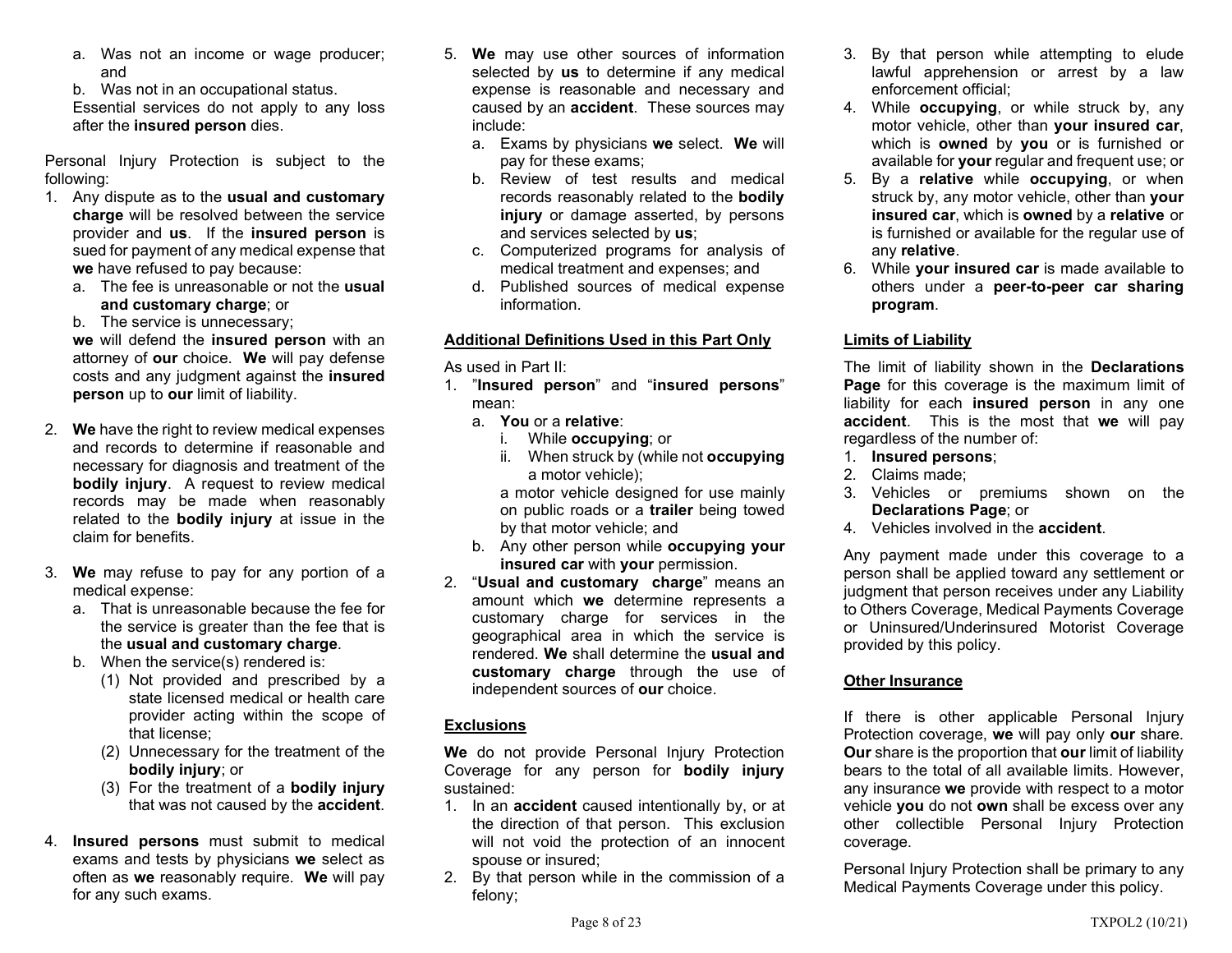# Additional Duties in this Part Only

The duties listed here are in addition to all other duties listed in the REPORTING A CLAIM – INSURED'S DUTIES section.

Any person seeking Personal Injury Protection must promptly provide us:

- 1. Written proof of loss as to any claim for benefits under this coverage as soon as reasonably possible, but no later than 6 months after the date of the accident.
- 2. With reasonable medical proof of:
	- a. The **bodily injury** causing loss of income.
	- b. An alleged recurrence of bodily injury for which an original claim for benefits was made if a lapse occurs in the period of total disability or in the medical treatment of an insured person who:
		- (1) Has received benefits under this coverage; and
		- (2) Subsequently claims additional benefits based on the alleged recurrence.

# Loss Payments

Benefits are payable under Personal Injury Protection Coverage periodically as claims for those benefits arise and as follows:

- 1. Not more frequently than once every two week period; and
- 2. Within 30 days after satisfactory proof of claim is received by us.

#### Assignment of Benefits

Payment for medical expenses will be paid directly to a physician or other health care provider if we receive a written assignment signed by the insured person to whom such benefits are payable.

If we pay benefits directly to a physician or other health care provider, as directed by the written assignment, we have no obligation to pay, and have no liability for paying, those same benefits to the insured person.

# PART III – MEDICAL PAYMENTS

### Insuring Agreement

Subject to the limits of liability, if you pay the premium for Medical Payments Coverage, we will pay the usual and customary charge for reasonable and necessary medical and funeral services because of bodily injury:

- 1. Caused by an accident; and
- 2. Sustained by an insured person while operating or occupying your insured car.

Medical Payments Coverage is subject to the following:

- 1. Any dispute as to the usual and customary charge will be resolved between the service provider and us. If the insured person is sued for payment of any medical expense that we have refused to pay because:
	- a. The fee is unreasonable or not the usual and customary charge; or
	- b. The service is unnecessary;

we will defend the insured person with an attorney of our choice. We will pay defense costs and any judgment against the insured person up to our limit of liability.

- 2. We will pay only for those expenses incurred within 3 years from the date of the **accident**.
- 3. We have the right to review medical expenses and records to determine if reasonable and necessary for diagnosis and treatment of the bodily injury. A request to review medical records may be made when reasonably related to the **bodily injury** at issue in the claim for benefits.
- 4. We may refuse to pay for any portion of a medical expense:
	- a. That is unreasonable because the fee for the service is greater than the fee that is the usual and customary charge.
	- b. When the service(s) rendered is:
		- (1) Not provided and prescribed by a state licensed medical or health care provider acting within the scope of that license;
- (2) Unnecessary for the treatment of the bodily injury; or
- (3) For the treatment of a bodily injury that was not caused by the accident.
- 5. Insured persons must submit to medical exams and tests by physicians we select as often as we reasonably require. We will pay for any such exams.
- 6. We may use other sources of information selected by **us** to determine if any medical expense is reasonable and necessary and caused by an **accident**. These sources may include:
	- a. Exams by physicians we select. We will pay for these exams;
	- b. Review of test results and medical records reasonably related to the **bodily** injury or damage asserted, by persons and services selected by us;
	- c. Computerized programs for analysis of medical treatment and expenses; and
	- d. Published sources of medical expense information.

# Additional Definitions Used in this Part Only

As used in Part III:

- 1. "Insured person" or "insured persons" means:
	- a. You, a relative, or any other person residing in your household; or
	- b. Any other person occupying your insured car, while being operated by you or any other person while driving your insured car with your permission.
- 2. "Usual and customary charge" means an amount which we determine represents a customary charge for services in the geographical area in which the service is rendered. We shall determine the usual and customary charge through the use of independent sources of our choice.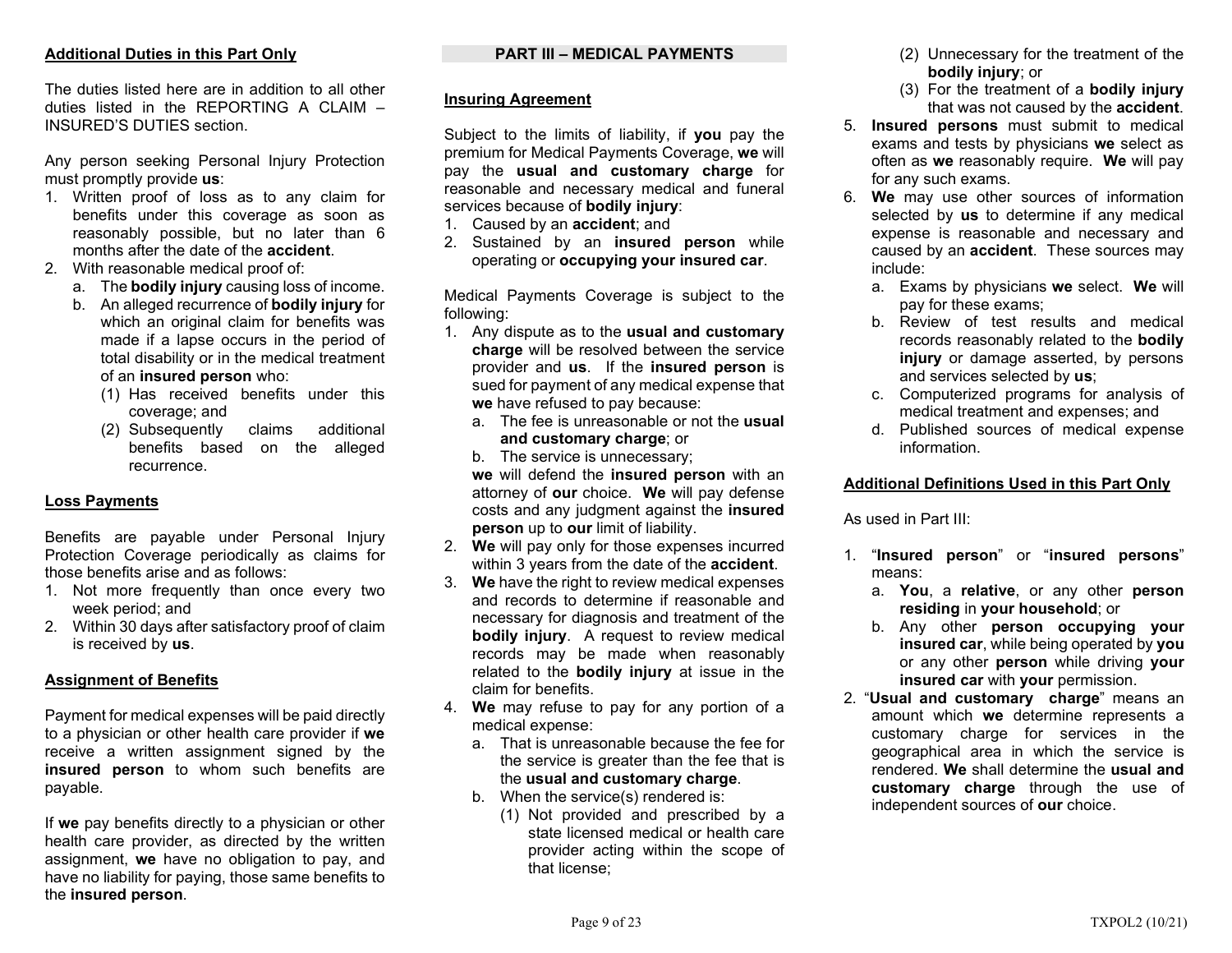# **Exclusions**

This coverage does not apply for **bodily injury** to any person:

- 1. While occupying your insured car while it is being used as a livery service or for delivery at the time of the loss. This exclusion does not apply to shared-expense car pools. This exclusion also does not apply to **you** or a relative unless the primary use of the vehicle is to carry property for a fee.
- 2. Resulting from the ownership, maintenance, or use of your insured car while it is being driven by an **insured person** who is acting as a transportation network company driver and is:
	- a. Logged on as a driver to a transportation network company's digital network; or b. Engaged in a prearranged ride.
- 3. While your insured car is made available to others under a peer-to-peer car sharing program.
- 4. While occupying any motor vehicle while used as a residence.
- 5. While occupying a vehicle other than a car while the vehicle is being used in the business or occupation of an insured person.
- 6. During the course of employment if benefits are payable or must be provided under a Workers' Compensation Law or similar law.
- 7. Arising out of an **accident** involving a car while being used by a **person** while employed or engaged in auto business operations. This exclusion does not apply to you, a relative or an employee of you or a relative when using your insured car.
- 8. Caused by war (declared or undeclared), civil war, insurrection, rebellion, revolution, nuclear reaction, radiation or radioactive contamination, or any consequence of any of these.
- 8. While your insured car is used for racing.
- 9. For whom the United States Government or its military services are required (directly or indirectly) to provide similar services to.
- 10. While your insured car is rented to, leased to, or loaned to any person or organization in

return for a fee. This exclusion does not apply if you or a relative lends your insured car to another for reimbursement of operating expenses only.

- 11. Resulting from the ownership, maintenance, or use of your insured car while a person is engaged in any business other than auto business activities. This exclusion does not apply if:
	- a. Business use of your insured car has been declared and an additional premium has been paid;
	- b. Your insured car is being used by you or a relative for farming or ranching; or
	- c. The business use is infrequent and not otherwise excluded under the policy.

# Limits of Liability

Regardless of the number of insured person(s), insured cars, claims made, lawsuits brought, separate premiums paid or shown in the Declarations Page, policies issued, or motor vehicles involved in the accident, we will pay no more than the Limit of Liability shown for this coverage on the Declarations Page for each insured person.

Any amounts payable to an insured **person** under this Part III will be reduced by any amounts paid for the same expense under any Liability to Others Coverage, Personal Injury Protection or Uninsured/Underinsured Motorist Coverage provided by this policy.

Also, any payment we make under this coverage to an **insured person** shall be excess insurance over benefits paid under the provisions of any disability benefits or similar law.

No payment will be made under this coverage unless the insured person or his legal representative agrees in writing that any payment shall be applied toward any settlement or judgment that person receives under any Liability to Others Coverage, or Uninsured/Underinsured Motorist Coverage provided by this policy.

#### Other Insurance

If there is other applicable motor vehicle medical payments insurance on a loss covered by this part:

- 1. We will not pay more than our share. Our share is the proportion that our limit of liability bears to the total of all applicable medical payment insurance limits; and
- 2. Any insurance we provide shall be excess over any other collectible automobile insurance providing payments for medical or funeral expenses with respect to a vehicle that you do not own.

Any medical payments insurance we provide will be excess over any personal injury protection benefits under this or any other policy.

#### Assignment of Benefits

Payment for medical expenses will be paid directly to a physician or other health care provider if we receive a written assignment signed by the insured person to whom such benefits are payable.

If we pay benefits directly to a physician or other health care provider, as directed by the written assignment, we have no obligation to pay, and have no liability for paying, those same benefits to the insured person.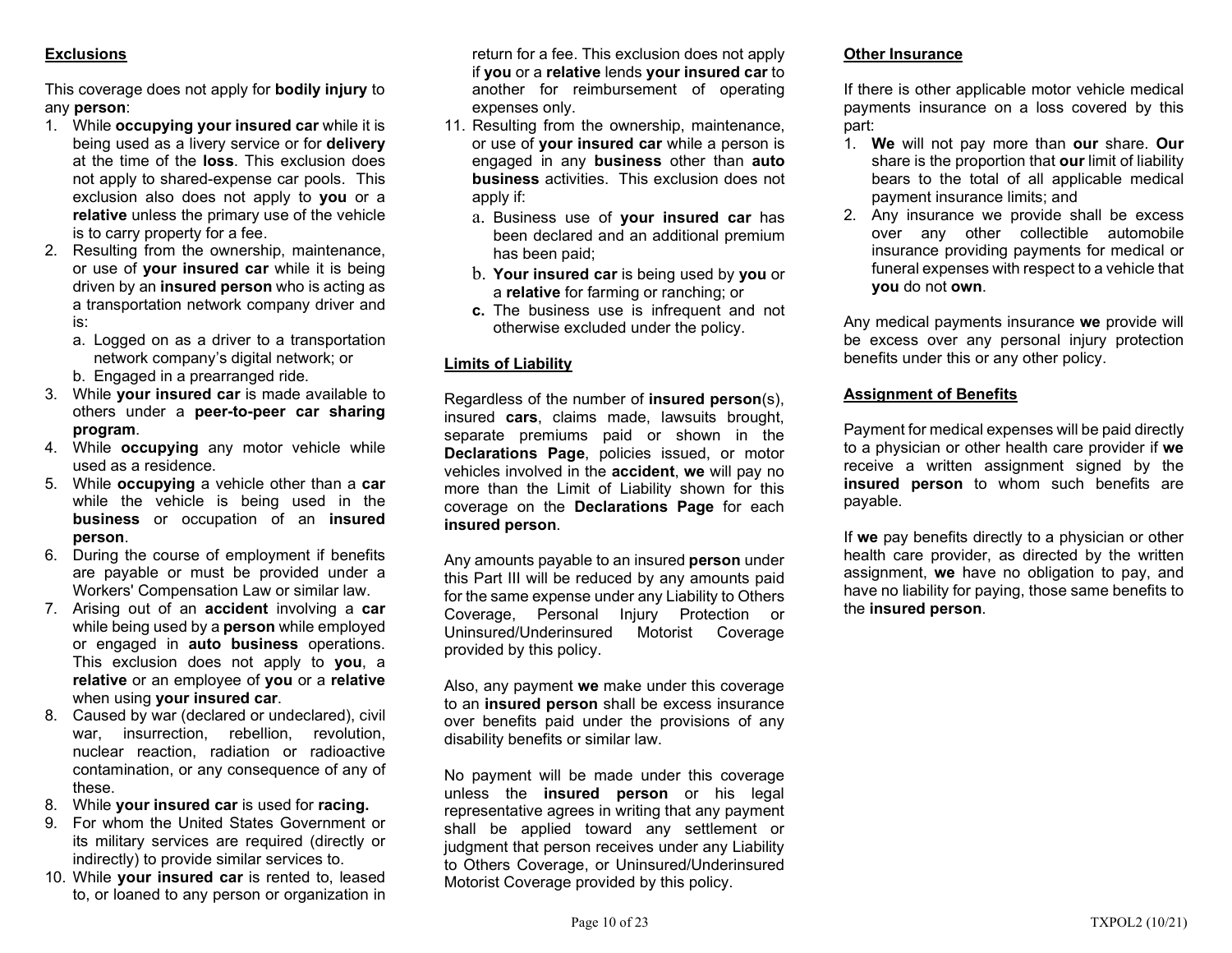#### PART IV – UNINSURED/UNDERINSURED **MOTORISTS**

#### Insuring Agreement -

#### Uninsured/Underinsured Motorist Bodily Injury Coverage

This coverage applies only if a premium is shown for the coverage on the Declarations Page.

We will pay compensatory damages, not punitive and exemplary damages, which an **insured** person is legally entitled to recover from the owner or operator of an uninsured motor vehicle because of bodily injury:

- 1. Sustained by an insured person; and
- 2. Caused by an **accident**.

The **owner's** or operator's liability for these damages must arise out of the ownership, maintenance or use of the uninsured motor vehicle.

If suit is brought to determine legal liability or damages without our written consent, we are not bound by the resulting judgment.

No judgment for damages arising out of a suit brought against the owner or operator of an uninsured motor vehicle is binding on us unless we received reasonable notice of the filing of the suit resulting in the judgment and had a reasonable opportunity to protect our interests in the suit

As part of our claims handling procedures, we may use software that is designed to evaluate bodily injury under Part IV – Uninsured/ Underinsured Motorist Coverage.

#### Insuring Agreement -

# Uninsured/Underinsured Motorist Property Damage Coverage

This coverage applies only if a premium is shown for the coverage on the Declarations Page.

We will pay compensatory damages, not punitive and exemplary damages, which an insured person is legally entitled to recover from the owner or operator of an uninsured motor vehicle because of property damage:

- 1. Sustained by an insured person; and
- 2. Caused by an **accident**.

The **owner's** or operator's liability for these damages must arise out of the ownership, maintenance or use of the uninsured motor vehicle.

If suit is brought to determine legal liability or damages without our written consent, we are not bound by the resulting judgment.

No judgment for damages arising out of a suit brought against the owner or operator of an uninsured motor vehicle is binding on us unless we received reasonable notice of the filing of the suit resulting in the judgment and had a reasonable opportunity to protect our interests in the suit.

#### Additional Definitions Used In This Part Only

- 1. "Insured person" means:
	- a. You, a relative, or any other person residing in your household;
	- b. Any person while driving your insured car with your permission;
	- c. A guest in your insured car; or
	- d. The personal representative of any of the above.
- 2. "Motor vehicle" means every self-propelled vehicle (other than traction engines, road rollers and graders, tractor cranes, power shovels, well drills and implements of animal husbandry) which is designed for use upon a highway, and every vehicle which is propelled by electric power obtained from overhead wires but not operated upon rails.
- 3. "Uninsured motor vehicle" means:
	- a. A motor vehicle for which there is no liability insurance.
	- b. A motor vehicle for which there is liability insurance in existence, but the insurance company writing the insurance has legally denied coverage under its policy.
	- c. A motor vehicle for which there is liability insurance in existence, but the insurance company writing the insurance is or becomes insolvent.
	- d. A motor vehicle for which there is no bond or security deposited in lieu of liability coverage.
	- e. A motor vehicle for which the owner or operator is unknown, and which causes bodily injury to an insured person or property damage to property in which an insured person has a legal interest. Actual physical contact must have occurred between the motor vehicle **owned** or operated by the unknown person and the insured person or property of the insured person.
	- f. A motor vehicle that is an underinsured motor vehicle. An underinsured motor vehicle is one to which a liability bond or policy applies at the time of the accident, but its limit of liability either:
		- (1) Is not enough to pay the full amount the insured person is legally entitled to recover as damages; or
		- (2) Has been reduced by payment of claims to an amount which is not enough to pay the full amount the insured person is legally entitled to recover as damages.
- 4. "Uninsured motor vehicle" does not mean:
	- a. A motor vehicle owned by, or furnished or available for the regular use of, you or a relative. However, this shall not apply:
		- (1) A motor vehicle owned by you or any relative when a thief is operating your insured car and causes an insured person to sustain bodily injury or property damage; or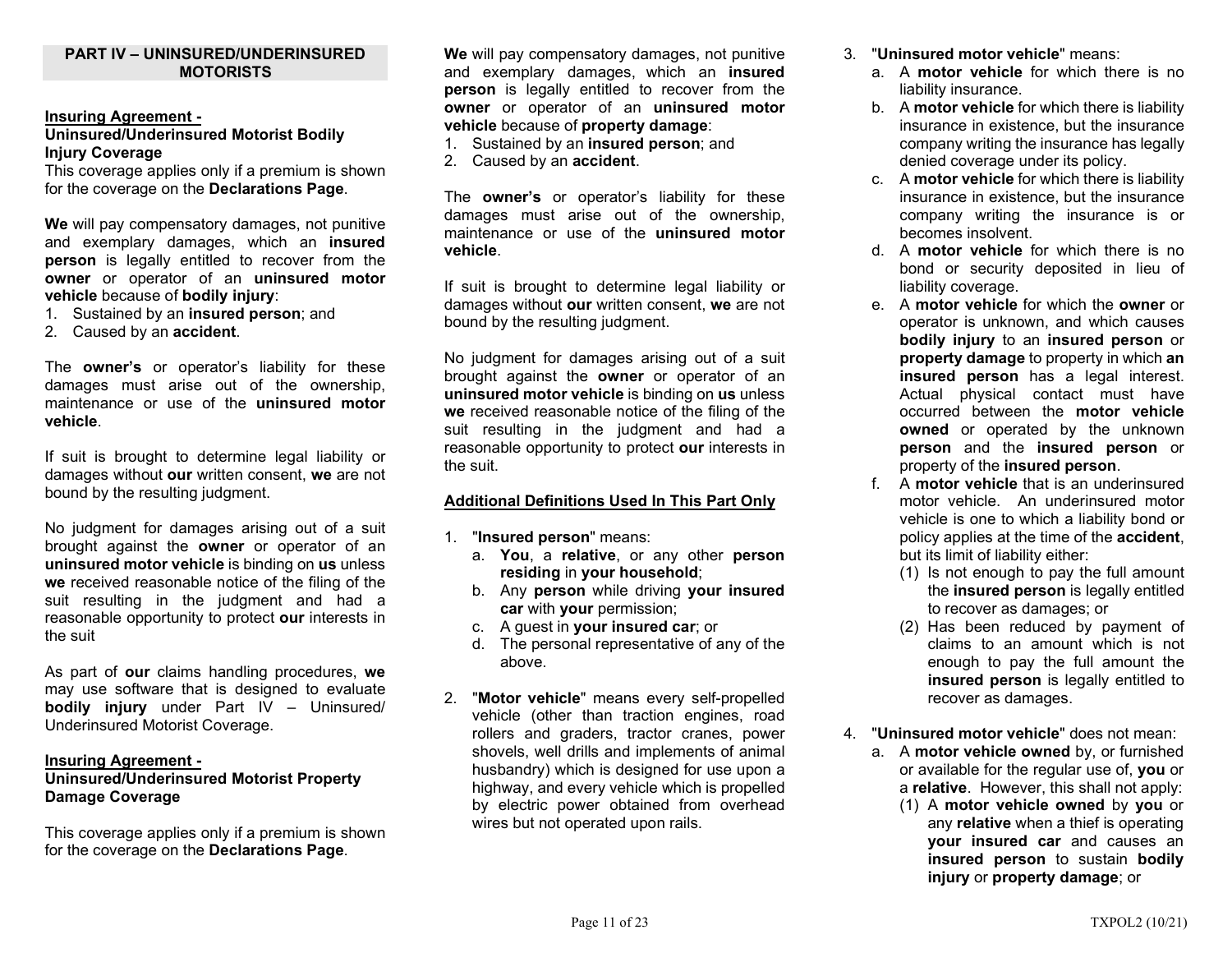- (2) A motor vehicle furnished or available for regular use to you when it is a motor vehicle which at the time of the accident:
	- (a) Was provided by and owned by your employer;
	- (b) Was operated by your coemployee; and
	- (c) No liability bond or policy applies.
- b. A motor vehicle owned by the United States of America, Canada, a state, any other governmental entity, unit or agency unless:
	- (1) The operator of the vehicle is uninsured; and
	- (2) There is no statute imposing liability for damages because of bodily injury or property damage on the governmental body for an amount not less than the limit of liability of this coverage.
- c. A motor vehicle located for use as a residence or premises.
- d. A motor vehicle owned or operated by a self-insured under any applicable motor vehicle law, except a self-insured that is or becomes insolvent or that is underinsured as described in 3(b) of the this definition above.

# Exclusions

- 1. We do not provide Uninsured/Underinsured Motorist Coverage under this policy for any insured person:
	- a. If that person or the legal representative settles the claim without our consent. unless our right to recover payment has not been prejudiced by such settlement or judgment.
	- b. While occupying your insured car while it is being used as a livery service or for delivery at the time of loss. This exclusion does not apply to a share the expense car pool. This exclusion also does not apply to you or a relative unless the primary use of the vehicle is to carry property for a fee.
- c. For punitive or exemplary damages.
- 2. We do not provide Uninsured/Underinsured Motorist Coverage under this policy for any person occupying your insured car while it is being driven by an **insured person** who is acting as a transportation network company driver and is:
	- a. Logged on as a driver to a transportation network company's digital network; or
	- b. Engaged in a prearranged ride.
- 3. We do not provide Uninsured/Underinsured Motorist Coverage under this policy while your insured car is made available to others under a peer-to-peer car sharing program.
- 4. This coverage shall not apply directly or to benefit any insurer or self-insurer of any property or any insurer or self-insurer under any of the following or similar laws:
	- a. Workers compensation law; or
	- b. Disability benefits law.
- 5. This coverage shall not apply to an insured person while occupying, operating or maintaining any motor vehicle or equipment:
	- a. Operated on rails or crawler treads;
	- b. Designed mainly for use off public roads while not on public roads; or
	- c. While located for use as a residence or premises.
- 6. This coverage shall not apply to an insured person while occupying or when struck by any motor vehicle or motorcycle owned by an insured person which is not insured under the liability section of this policy.
- 7. Uninsured/Underinsured Motorist Coverage is not provided for property damage:
	- a. Sustained while your insured car is used or driven by a person while employed or engaged in auto business operations However, this exclusion does not apply to you, a relative, or an agent or employee of you or a relative, while using your insured car.
	- b. Resulting from racing.
	- c. Due to a nuclear reaction or radiation.
	- d. For which insurance is afforded under a nuclear energy liability insurance contract.
- e. To a motor vehicle owned by an insured person but that vehicle is not your insured car under this policy.
- f. To your insured car which is not covered under this policy for Uninsured-Underinsured Motorist Coverage.
- g. To property that is damaged while it is in a vehicle described above in this exclusion in 5.e. or 5.f. above.
- 8. Coverage is not provided for any person for bodily injury or property damage resulting from the intentional acts of that person.
- 9. There is no coverage for the first \$250.00 of property damage of an insured person as the result of any one accident.

If a court with proper jurisdiction determines an exclusion cannot be enforced under the applicable financial responsibility or compulsory insurance law, that exclusion is then revised so it will:

- 1. Not apply to the portion of damages that is less than or equal to the minimum limits required by the Texas insurance laws, as amended; and
- 2. Apply and be enforceable as to all other damages.

# Conditions

All conditions, terms, and requirements contained in the REPORTING A CLAIM - INSURED'S DUTIES section apply as conditions precedent to uninsured/underinsured motorist coverage under this policy.

We have the burden of proof in a dispute as to whether a vehicle is an uninsured motor vehicle.

Any suit against us as to this Uninsured/ Underinsured Motorist Coverage must be brought in the county in which:

- 1. The policyholder or beneficiary instituting the action resided at the time of the accident involving the uninsured motor vehicle; or
- 2. The accident occurred.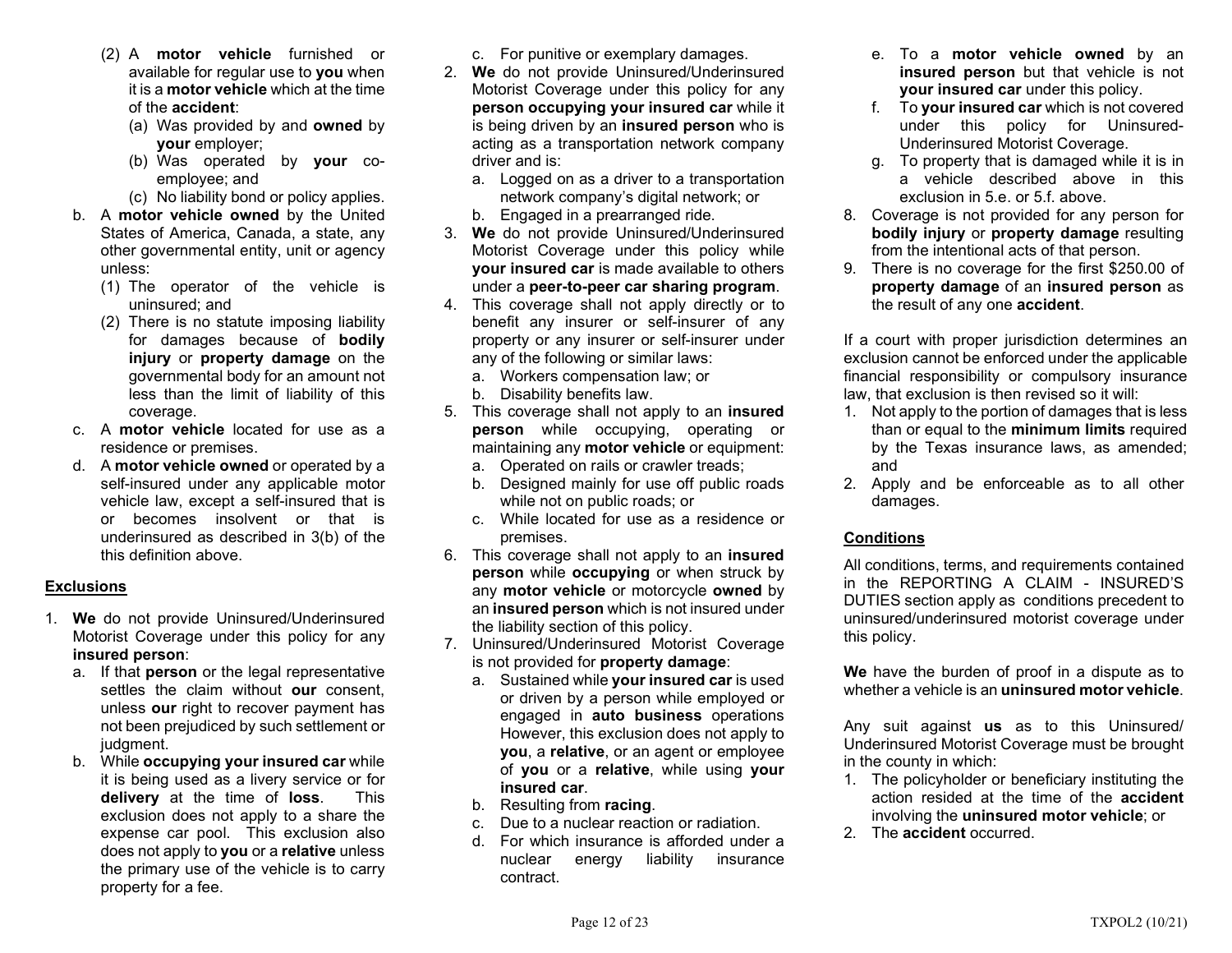# Limits of Liability

The most we will pay is the limits of liability shown in the Declarations Page regardless of the number of:

- 1. Claims made;
- 2. Your insured cars;
- 3. Trailers shown on the Declarations Page;
- 4. Insured persons;
- 5. Lawsuits brought;
- 6. Vehicles involved in an accident; or
- 7. Premiums paid.

The amount show on the Declarations Page for "each person" is the most we will pay for all damages due to a **bodily injury** to one person.

Subject to the "each person" limit the amount shown for "each accident" is the most we will pay for all damages due to **bodily injury** sustained by two or more persons in any one **accident**.

The amount shown for "each accident" for property damage is our maximum limit of liability for all property damage resulting from any one accident.

The "each person" limit includes the total of all claims made for bodily injury and all claims of others derived from such bodily injury, including, but not limited to, emotional injury, or mental anguish resulting from the bodily injury of another, loss of society, loss of companionship, loss of services, loss of consortium, wrongful death, and claims allowed by law for emotional distress and mental anguish as a result of observing the accident or bodily injury.

No one will be entitled to duplicate payments for the same elements of damages under this policy or from any other source.

The damages an **insured person** is legally entitled to recover from the **owner** or operator of an uninsured motor vehicle shall be reduced by any amount paid:

1. By or on behalf of any persons or organizations that may be legally responsible, including all sums paid under Part I of this policy;

- 2. Under Part II or Part III;
- 3. Under any workers' compensation law, disability benefits law, or similar laws; and
- 4. Under Part V.

The damages an insured person is legally entitled to recover from the owner or operator of an underinsured motor vehicle shall be the full amount of damages that the insured person is legally entitled to recover, reduced by the amount recovered or recoverable from the insurer of the underinsured motor vehicle, up to the policy limits for Uninsured/Underinsured Motorists.

# Proof of Claim

If a hit and run driver is involved, you or your relative or someone on your behalf must have reported the **accident** to the police promptly and as soon as possible after the accident. Each person making a claim under this part must give us full details of their injuries and treatment. Proof of claim must be submitted on our forms unless we fail to provide them within 15 days after notice of the claim. You must allow us to inspect all property damage before it is repaired or disposed of.

# Other Insurance

When a claimant occupies any vehicle, other than your insured car that you or a relative own, this insurance is excess over any other similar insurance available to the claimant.

If there is other applicable similar insurance available under more than one policy or provision for coverage on a **loss** covered by this Part, we will pay only our share of the damages in the following order:

First, our share is the proportion that our Limit of Liability bears to the total of all available coverage limits available to you as a named insured or covered family member.

Second, any insurance we provide under this Part shall be applicable to the **motor vehicle** the insured occupied at the time of the loss.

Under this Part, we will pay only for our share of the loss. Our share is determined as the proportion that our limit of liability bears to the total of all limits applicable on the same level of priority.

If you paid a premium for both Collision Coverage and Uninsured/Underinsured Motorist Property Damage Coverage, and both cover an accident resulting in property damage, the following apply:

- 1. You may choose which coverage applies to the loss.
- 2. If neither coverage is sufficient alone to cover all damage resulting from that single accident, you may recover under both. If doing so, you must:
	- a. Designate one coverage as the primary coverage; and
	- b. Pay the deductible applicable to that coverage.
- 3. The coverage you designate as primary must be exhausted before any recovery is made under the secondary coverage.
- 4. If both the primary and secondary coverages are used to pay damages from one accident:
	- a. You are not required to pay the deductible applicable to the secondary coverage when the amount of the deductible otherwise applicable to the secondary coverage is the same as or less than the amount of the deductible applicable to the primary coverage; and
	- b. If the amount of the deductible otherwise applicable to the secondary coverage is greater than the amount of the deductible applicable to the primary coverage, you shall pay the difference between the amounts of the two deductibles with respect to the secondary coverage.
- 5. Recovery under both the primary and secondary coverages may not exceed the actual damages suffered.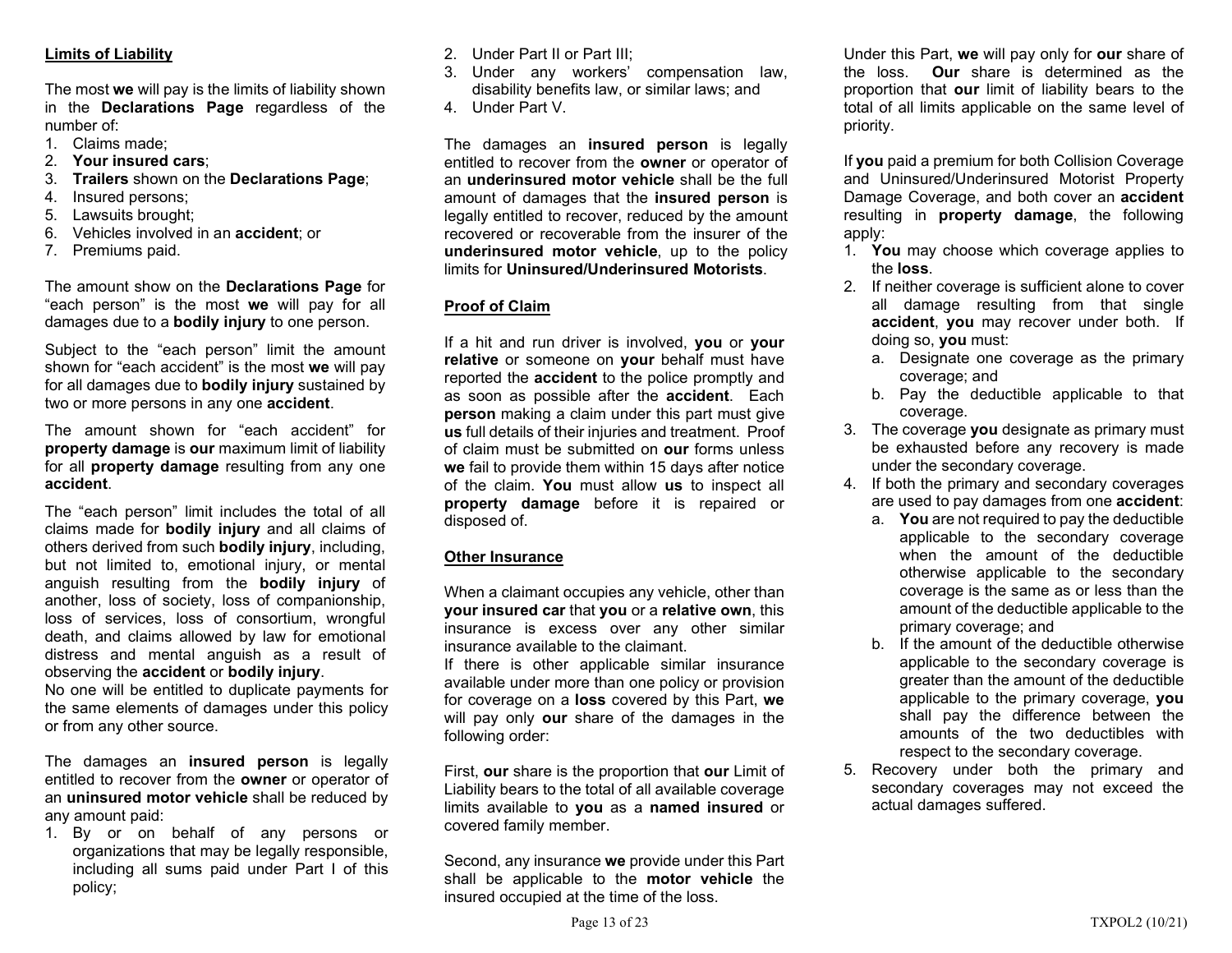### Trust Agreement

If we pay an insured person under this coverage:

- 1. We shall be subrogated to the rights of the insured person to whom such claim was paid against the person causing such injury, death, or damage to the extent that payment was made, including the proceeds recoverable from the assets of an insolvent insured. The bringing of an action against the unknown owner or operator, or the conclusion of such an action, shall not constitute a bar to the insured person if the identity of the owner or operator who caused the injury or damages complained of becomes known, provided that in any action brought against such owner or operator, we shall be mailed a copy of the summons issued for the defendant or defendants and any recovery against such owner or operator shall be paid to us to the extent that we paid the insured **person** in the action brought against such owner or operator. We shall pay our proportionate share of any reasonable costs and expense incurred in connection with such an action, including reasonable attorney's fees.
- 2. Any insured person to or for whom a payment is made under this Part who recovers damages from a liable person or organization, or their insurer, shall hold the proceeds of that recovery in trust for us.
- 3. Any insured person must do everything proper to secure our rights of recovery and do nothing to prejudice these rights.
- 4. If we ask an insured person in writing, an insured person shall take the necessary or appropriate action, through a representative designated by us, to recover payment as damages from the responsible person or organization. If there is a recovery, then we shall be reimbursed out of the recovery for expenses, costs and attorney's fee incurred in connection with this recovery.
- 5. Our rights to recovery under this Part will be satisfied only after **you** are fully compensated for your covered loss.

#### Part V - CAR DAMAGE COVERAGE

#### Insuring Agreement

We will pay for **loss** to your insured car, other than a temporary substitute, reduced by any applicable deductible shown in the Declarations Page. If loss to more than one of your insured cars results from the same collision, only the highest applicable deductible will apply. We will pay for loss to your insured car caused by:

- 1. Comprehensive only if the Declarations Page indicates that Comprehensive coverage is provided for that auto.
- 2. Collision only if the Declarations Page indicates that Collision Damage is provided for that auto.

This coverage applies only if a premium is shown for Collision and Comprehensive Coverage on the Declarations Page.

Loss caused by missiles, falling objects, fire, theft, malicious mischief or vandalism, riot or civil commotion, explosion, earthquake, windstorm, hail, water or flood, or accidental glass breakage are Comprehensive losses payable under Comprehensive coverage. Loss due to the hitting or being hit by an animal or bird is also payable under Comprehensive coverage, but only if there is proof that the car damage directly resulted from contact with the animal or bird.

Loss caused by your insured car overturning, colliding with or being hit by another object are collision losses payable under Collision Coverage.

# Towing and Labor Coverage

If you paid the premium for Towing and Labor Coverage and it is shown on the Declarations Page, we will pay up to the limits shown on the Declarations Page for towing and labor costs incurred each time your insured car for which you bought this coverage is disabled as a result of any condition other than an **accident**. This includes the costs associated with emergency flat tire change, tire repair, battery jump, battery repair, fuel delivery (but not the fuel) and locksmith

services each time your insured car is disabled as a result of any condition other than an **accident**, subject to the limits shown on the **Declarations** Page for your insured car. Covered labor must be performed at the time and place of disablement and does not include routine maintenance of your insured car. The maximum amount we will pay for any single disablement will be the amount shown on the **Declarations Page** for this coverage for your insured car. You must provide us with a verifiable receipt of the towing or labor charges incurred. This coverage does not apply to towing from entrapment in snow, mud, water or sand, more than 100 feet from a public road or highway.

### Loss of Use Coverage

If you paid the premium for Loss of Use Coverage and it is shown on the **Declarations Page**, when your insured car for which you bought this coverage sustains loss due to a collision or due to a comprehensive loss then, whether or not the actual loss to your insured car is covered by the Collision Damage or Comprehensive coverage of this policy, we will reimburse you for actual expenses incurred for reasonable fares for substitute transportation, and/or necessary car rental charges you incur from a licensed rental car agency, while your insured car is inoperable due to that loss. We will pay no more than:

- 1. The limit shown on the Declarations Page; or
- 2. The actual cash value of your insured car at the time of loss.

Loss of Use Coverage is limited to the period the vehicle is inoperable or under repair.

Loss of Use Coverage will end 72 hours after we offer to pay the amount we determine is due for a total loss.

No deductible applies to Loss of Use Coverage. The limits set forth above are the most we will pay as the result of any one loss, regardless of the number of your insured cars listed on this policy or premiums paid.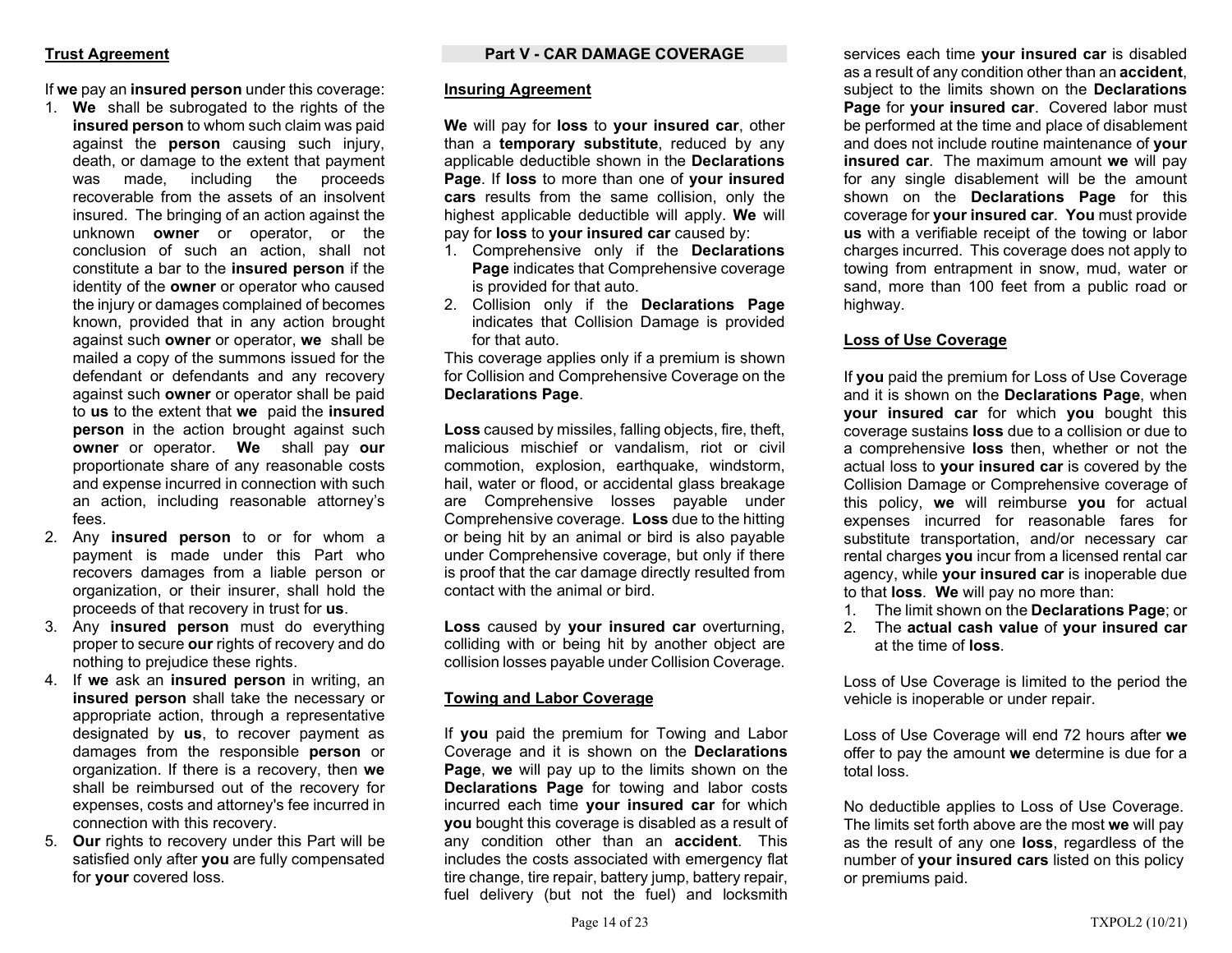# Additional Definition

When shown in Part V in **bold** print "special/additional equipment" means any of the following, except when installed by the original manufacturer of your insured car or by the manufacturer's dealer as a manufacturer's new car option or equipment on your insured car:

- 1. Parts, accessories, ground effects and any other equipment or enhancement;
- 2. Any modified suspension equipment, modified engines, modified carburetor systems, modified equipment, or custom wheels, including, but not limited to:
	- a. Aluminum, magnesium, chrome or alloy wheels;
	- b. Special wide-tread tires or slicks;
- 3. Custom paint, murals, decals or graphics; special carpeting or furnishings; sunroofs, moon roofs, t-bar or height extending roofs; bubble domes or similar windows; refrigeration or cooking equipment and any equipment used for sleeping;
- 4. Electronic video, audio, digital or data transmitting, receiving, recording and playback device, including but not limited to:
	- a. Communication and audio devices, including citizen band radios, two way mobile radios, televisions, VCR, mobile cellular and other telephones, blue tooth devices, scanning monitor receivers, audio devices that record and/or play sound, including: radios; satellite radios; stereos; cassette tape decks; compact disk systems; MP3 devices; internet audio streaming devices; audio interface devices; radio scanners; and similar devices for reproducing sound;
	- b. GPS and other navigation systems;
	- c. Personal computers and internet access systems;
	- d. Video devices, including DVD devices, VCR's; monitors; cameras and televisions; and
	- e. Any accessories, cables, connectors or antennas used with any of these types of equipment.

# **Exclusions**

Coverage does not apply to loss:

- 1. To your insured car while it is being used as a livery service or for **delivery** at the time of loss. This exclusion does not apply to shared expense car pools. This exclusion also does not apply to you or a relative unless the primary use of the vehicle is to carry property for a fee.
- 2. Resulting from the ownership, maintenance, or use of your insured car while it is being driven by an **insured person** who is acting as a transportation network company driver and is:
	- a. Logged on as a driver to a transportation network company's digital network; or b. Engaged in a prearranged ride.
- 3. Caused by war (declared or undeclared), civil war, insurrection, rebellion, revolution, nuclear reaction, radiation or radioactive contamination, or any consequence of any of these.
- 4. To any special/additional equipment. However, if you have paid the premium for Special/Additional Equipment Coverage and it is shown on the Declarations Page, this exclusion shall not apply to the special/ additional equipment listed on the schedule of special/additional equipment in our records. If you change the special/ additional equipment on your insured car, you must notify us to change your listed equipment before any added special/ additional equipment will be covered.
- 5. To a camper body or trailer that is not listed on the Declarations Page.
- 6. Resulting from prior loss or damage, manufacturer's defects, wear and tear, freezing, mechanical or electrical breakdown or failure. This exclusion does not apply if:
	- a. The damage is the result of other **loss** covered by this policy; or
	- b. Any unrepaired prior damage that would require the same labor, parts, and materials as the loss.
- 7. To any personal property, including but not limited to wearing apparel, any personal

property, tools or nonstandard equipment and racks which is permanently or temporarily attached to your insured car at the time of the loss.

- 8. Resulting in damage or loss of use to a rental vehicle.
- 9. To your insured car while being operated by a person specifically excluded by endorsement.
- 10. Arising out of or due to the use of your insured car for transportation of any explosive substance, flammable liquid or similarly hazardous material, except transportation incidental to ordinary household or farm activities. This shall not apply to the fluids necessary for the operation of the vehicle.
- 11. While your insured car is being used for racing.
- 12. While your insured car is subject to any bailment lease, conditional sale, mortgage or other encumbrance not specifically declared and described on this policy.
- 13. Due to theft or conversion by you, or a relative. However, this does not apply to the interest of a named insured or the spouse of the named insured who resides in the same household as the named insured if that person did not consent to, direct, contribute to, or participate in the theft or conversion.
- 14. To your insured car caused intentionally by or at the direction of an insured person. This exclusion will not void the protection of an innocent spouse or insured.
- 15. While your insured car is rented to, leased to, or loaned to any person or organization in return for a fee. This exclusion does not apply if you or a relative lends your insured car to another for reimbursement of operating expenses only.
- 16. While your insured car is being used in connection with a peer-to-peer car sharing program. This exclusion also applies while you are driving your insured car to deliver it to a prearranged renter or prearranged location for pickup by a renter.
- 17. Due to destruction or confiscation by governmental or civil authorities of any vehicle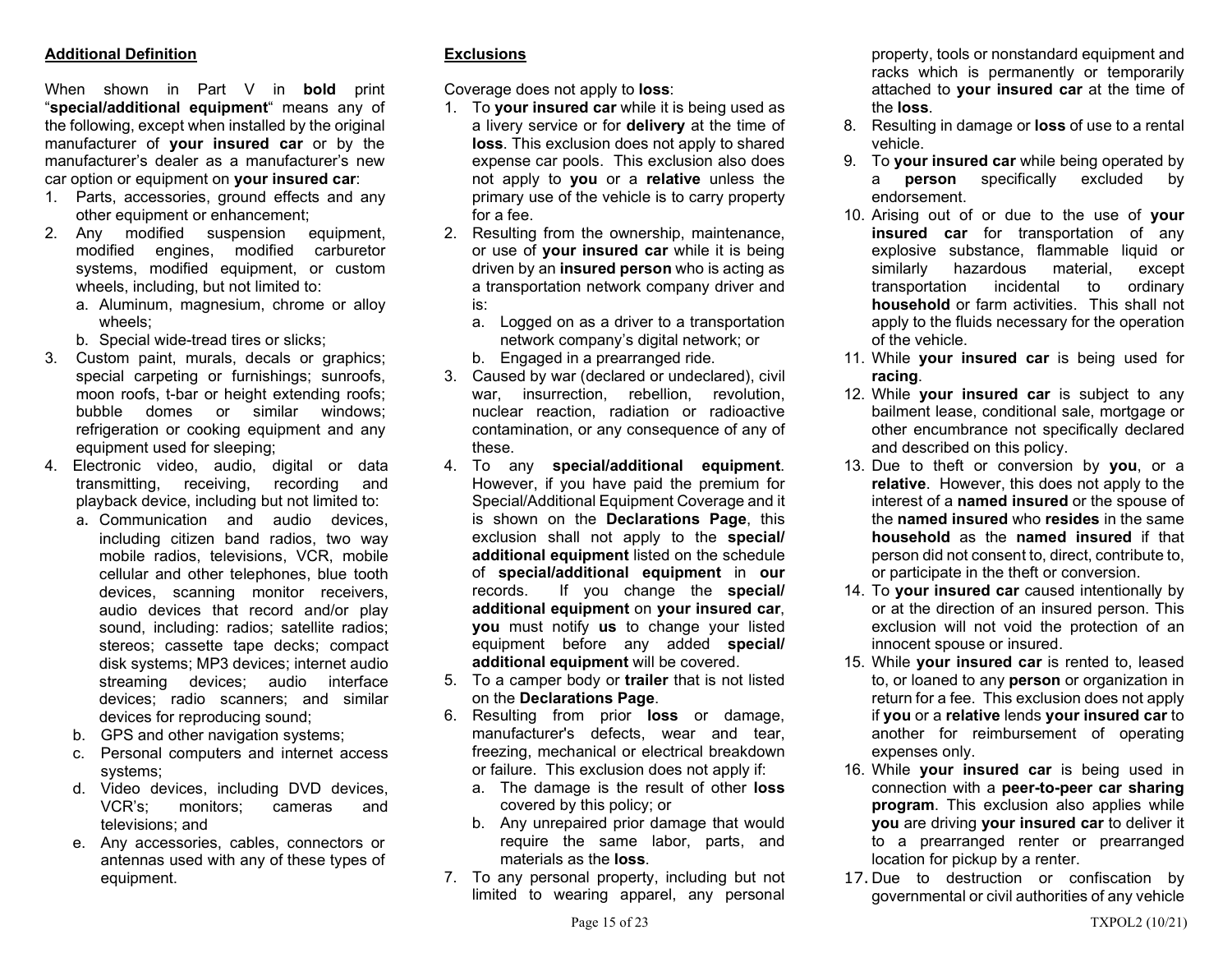because you, a relative, or an owner engaged in illegal activities. This includes loss due to or as a consequence of a seizure of any vehicle by federal or state law enforcement officers as evidence in a case against you, a relative, or an owner under Chapter 481, Texas Health and Safety Code, or the Federal Controlled Substances Act, 21 U.S.C. §801, et seq. if you, a relative, or an owner are convicted in such a case.

- 18. Resulting from the ownership, maintenance, or use of your insured car while a person is engaged in any business other than auto business activities. This exclusion does not apply if:
	- a. business use of your insured car has been declared and an additional premium has been paid;
	- b. Your insured car is being used by you or a relative for farming or ranching; or
	- c. The business use is infrequent and not otherwise excluded under the policy.
- 19. To your insured car due to diminution of value or any other loss or reduction in market or resale value which may result from loss to property.
- 20. To any non-owned car.

# Limits of Liability

Our Limit of Liability for loss, less any applicable deductible and the salvage value if you or the owner keep the salvage, shall not exceed the lowest of:

- 1. The actual cash value of the stolen or damaged property at the time of loss;
- 2. The amount necessary to repair the property to its pre-loss physical condition or replace the property with other of like kind and quality; or
- 3. The applicable Limit of Liability stated in the Declarations Page.

The amount we will pay under this Part:

- 1. Will be adjusted and reduced for depreciation;
- 2. To repair or replace will be based on the cost of parts which may be new, used,

reconditioned, remanufactured or refurbished parts that are original and/or non-original manufacturer parts or equipment.

No duplicate recovery for the same elements of loss under this policy or from any other source is permitted. Any amount paid or payable under this Part shall be reduced by any amount paid for the same element of **loss** under the Uninsured/Underinsured Motorist Property Damage Coverage of this policy.

# No Benefit to Bailee

These coverages shall not directly or indirectly benefit any **person** or organization other than you for loss to your insured car.

# **Appraisal**

If you and we fail to agree on the amount of loss, either may demand an appraisal of the loss. Each will appoint a competent and disinterested appraiser. The appraisers will select a third appraiser to decide any differences. Each appraiser will state separately the Actual Cash Value and the amount of loss. The award in writing by any two appraisers will be binding and will determine the amount payable. Each party will pay the expenses of its chosen appraiser. The expenses and the cost of the third appraiser will be shared equally.

We do not waive any of our rights under this policy by agreeing to an appraisal of the amount of **loss**. Coverage issues or disputes under this policy may not be determined by the appraisers.

# Payment of loss

At our option, we will pay the loss in money, or repair or replace the damaged or stolen property. We may, at any time before the loss is paid or the property is replaced by us, return, at our expense any stolen property either to you or to the address shown in the Declarations Page with payment for the resulting damage. We may keep all or part of the property at the agreed or appraised value, but there shall be no abandonment to us.

We may make payment for a loss to you or the **owner(s)** of the property. Payment for a **loss** is required only if you have fully complied with this contract.

We may pay the loss in money, or repair or replace the damaged or stolen property with other of like kind and quality.

### Loss Payee & Lienholder's Rights

If a loss payee or lienholder is shown on the Declarations Page with respect to your insured car, any amount paid under this Part V for loss to that car will be paid according to your interest and that of the loss payee or lienholder. We may make separate payments according to those interests. However, with your consent, payment may be made directly to a repair shop when the **loss** is being repaired.

We will be subrogated to the loss payee or lienholder's rights of recovery to the extent of our payment.

Where fraud, misrepresentation, material omission, intentional damage, or conversion, secretion and/or embezzlement of your insured car has been committed by or at the direction of you or a relative, or where the loss is otherwise not covered under the terms of this policy, the Loss Payee or lienholder's interest will not be protected. We have no duty to make any payment to a lienholder or Loss Payee unless the loss is payable to you and all policy terms and conditions have been met.

We reserve the right to cancel the policy as permitted by policy terms. Cancellation shall terminate this agreement as to the Loss Payee's interest.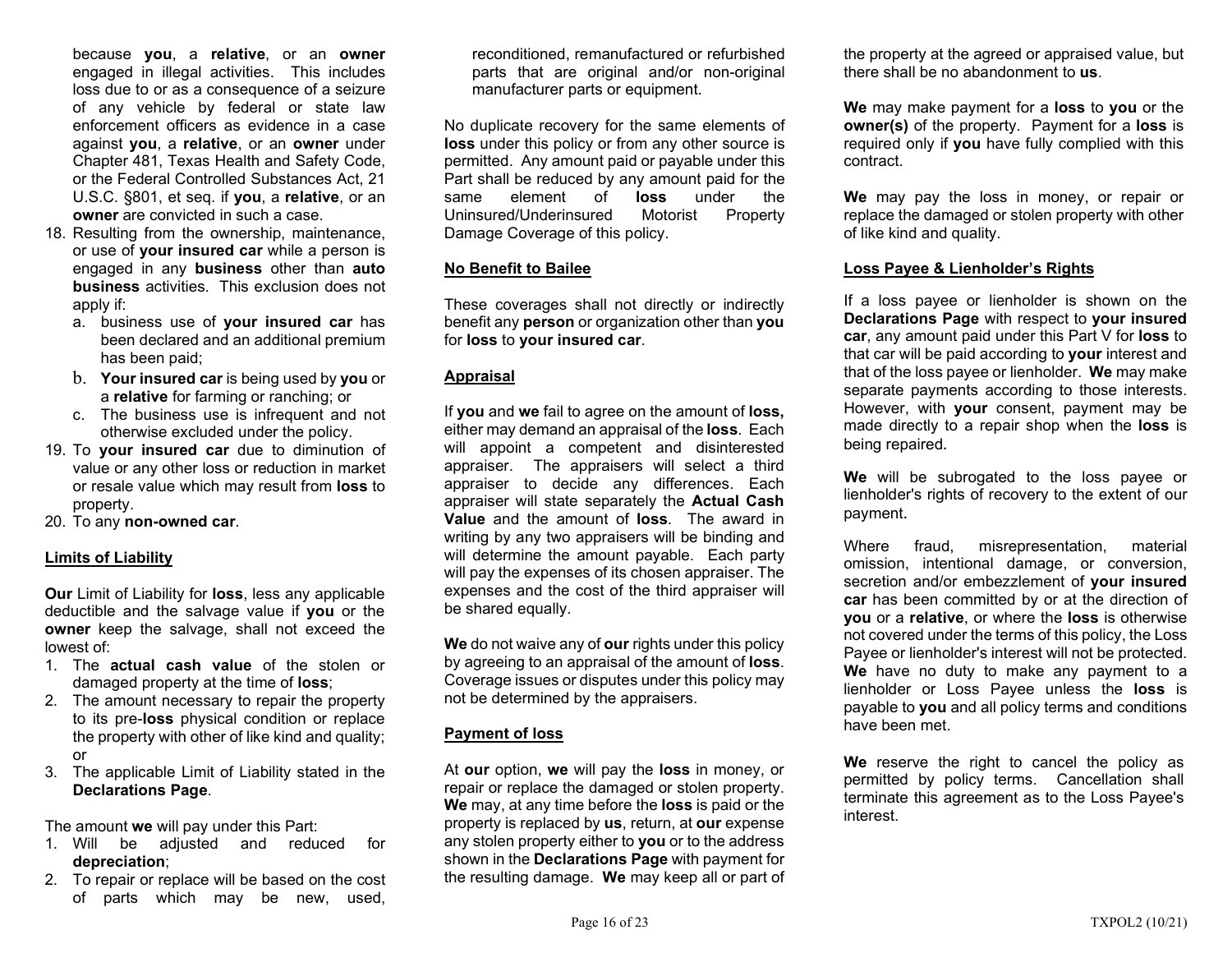# Other Insurance

If there is other applicable car damage insurance or source of recovery on a loss covered by this Part, we will pay the proportionate share our limit of liability bears to the total of all available sources of recovery. The deductible of this policy will be taken in a proportionate share based on the deductibles of each policy.

Other sources of recovery include, but are not limited to:

- 1. Any coverage provided by the motor vehicle owner;
- 2. Any other physical damage insurance available; and
- 3. Any other source of recovery applicable to the loss.

### PART VI - ACCIDENTAL DEATH AND DISMEMBERMENT COVERAGE

If Accidental Death and Dismemberment Coverage is shown on the Declarations Page, we will pay the benefits described under the Limits of Liability in this Part V with respect to bodily injury sustained by the named insured as the result of a Covered Event specified in this Part VI.

As used in Part VI, named insured means only the person(s) listed on the policy Declaration page as "named insured" and for whom the specific premium for this coverage is paid.

#### Limits of Liability

If a named insured sustains death, dismemberment or loss of life, as described below, independent of other causes, that is the result of a Covered Event in an accident, we will pay the stated benefit to the named insured, subject to the aggregate limit of liability shown on the Declarations Page.

DEATH, DISMEMBERMENT OR LOSS OF SIGHT: If within 90 days from the date of an accident arising out of a Covered Event, bodily

injury sustained by the named insured in that accident causes death, dismemberment or loss of sight, we will pay, as follows, but no more than the Limit of Liability shown on the Declarations Page for all bodily injury:

- 1. For accidental loss of life of the named insured we will pay the limit shown on the Declarations Page.
- 2. For loss of both hands or both Feet, we will pay the limit shown on the Declarations Page.
- 3. For loss of one hand and one foot we will pay the limit shown on the Declarations Page.
- 4. For loss of sight in both eyes we will pay the limit shown on the Declarations Page.
- 5. For loss of either Hand or Foot we will pay one-half of the limit shown on the Declarations Page.
- 6. For loss of sight in one eye we will pay onehalf of the limit shown on the Declarations Page.
- 7. For loss of a thumb and index finger of same Hand of the named insured we will pay onehalf of the limit shown on the Declarations Page.

The word "loss", as used in this Part VI, means:

- 1. With regard to hand or foot, complete severance through or above the wrist or ankle joint.
- 2. With regard to sight of eyes, entire and irrecoverable loss of sight.
- 3. With regard to thumb and index finger, complete severance through or above metacarpophalangeal joint.

The limit of liability shown for this coverage on the Declarations Page is the aggregate limit for all claims under this Part VI, and is most we will pay under this coverage with respect to a named insured, without regard to the number of:

- 1. Bodily injuries sustained by the named insured;
- 2. Your insured cars insured under this policy;
- 3. Separate premiums paid or shown on the Declarations Page;
- 4. Claims made; or
- 5. Vehicles involved.

COVERED EVENTS:

- 1. While the named insured is riding solely as a passenger in or on, boarding or alighting from any public conveyance, including air, licensed to carry passengers for hire; or
- 2. When the named insured sustains injuries caused by unavoidable exposure to the elements following the forced landing, stranding, sinking or wrecking of such means of transportation described above in which the person insured has been riding solely as a passenger; or
- 3. While the named insured is driving or riding in or on; boarding or alighting from, a car.

# Seat Belt Coverage

The Principal Sum benefits for Accidental Death under this policy will be increased by an additional 20% of the benefit amount if death results while the named insured is a passenger or driver of a fourwheel private passenger automobile and the named insured's seat belt is properly fastened about their body.

# **Exclusions**

This coverage does not cover any loss, death or bodily injury incurred for, or resulting from, any of the following:

- 1. Suicide or attempted suicide.
- 2. Intentional self-infliction of injury or attempted self-infliction of injury.
- 3. Self-destruction or attempted self-destruction.
- 4. Infections except infections that develop from and are caused wholly by a covered bodily injury.
- 5. War or any warlike action.
- 6. Accident occurring while operating, or learning to operate, or performing duties as a member of the crew of any aircraft.
- 7. Sickness or disease of any kind including surgical or medical treatment. This does not include sickness or disease that develop from and are caused wholly by a covered **bodily** injury.
- 8. Bodily injury or loss occurring while the named insured is intoxicated or under the influence of any narcotic, unless consumed or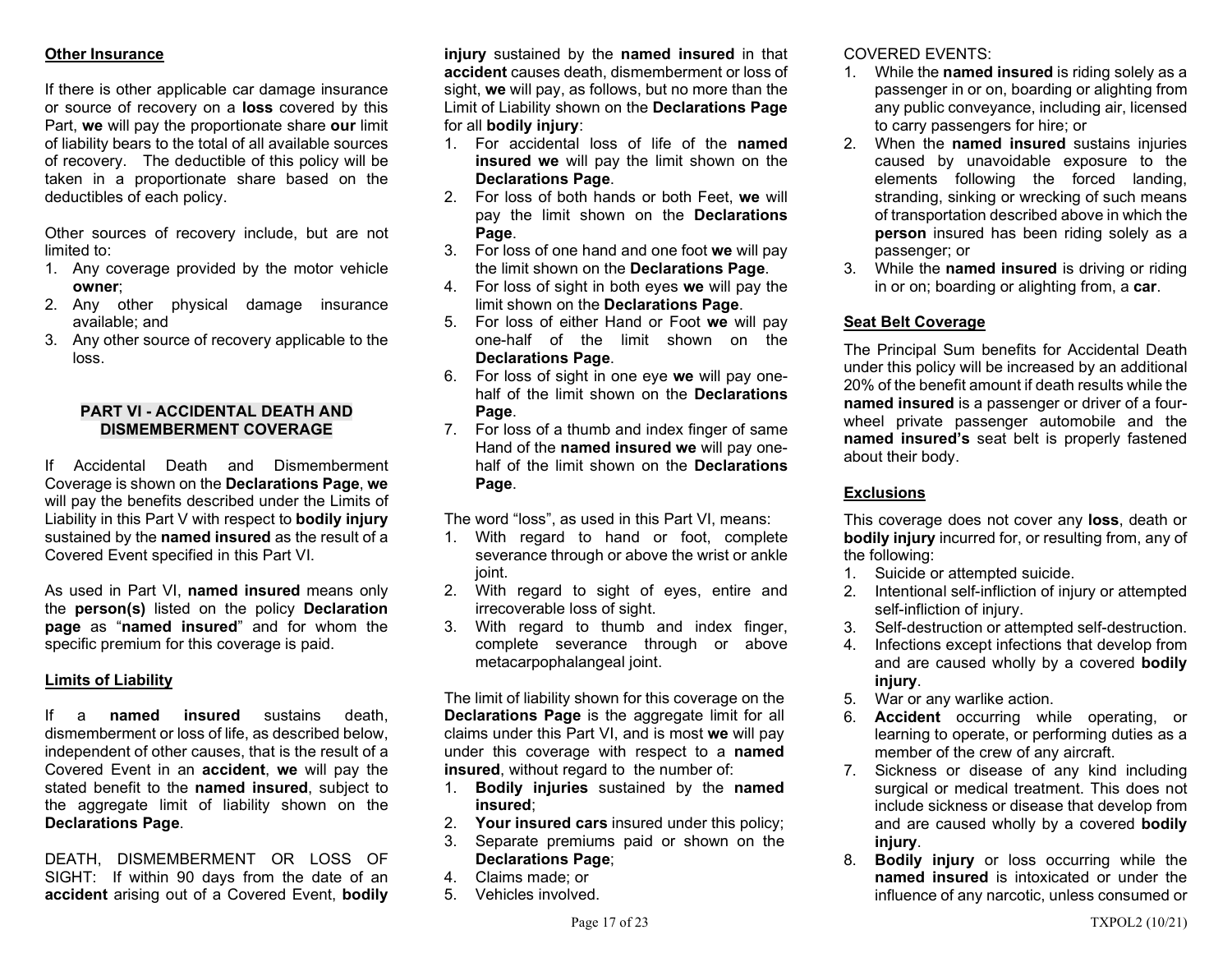ingested pursuant to directions from a licensed physician, in the course of treatment, without any warning from the physician or a licensed pharmacist against operating any motorized vehicle while under the influence of the narcotic.

- 9. While the named insured is driving or occupying a motor vehicle while racing.
- 10. Using your insured car as a livery service or for delivery at the time of loss. This exclusion does not apply to a share the expense car pool. This exclusion also does not apply to you or a relative unless the primary use of the vehicle is to carry property for a fee.

# Additional Terms for Part VI

- 1. NOTICE OF CLAIM: Written notice of claim must be given to **us** within 20 days after any bodily injury covered by this Part VI, or as soon thereafter as is reasonably possible.
- 2. PROOF OF LOSS: Written proof of loss must be furnished to **us** within 90 days after the date of a covered event. Failure to furnish such proof within the time required shall not invalidate nor reduce any claim if it was not reasonably possible to give proof within such time, provided proof is furnished as soon as reasonably possible.
- 3. PAYMENT OF CLAIMS: Payment for loss of life will be payable in accord with any beneficiary designation made to us, or if none, then to the estate of the named insured. Payment of our limit of liability to the legal representative of the estate shall be deemed discharge of our duties under this Part VI.
- 4. PHYSICAL EXAMINATION AND AUTOPSY: We have the right for physical examination or autopsy of the named insured who is making a claim under this Part VI by a licensed medical practitioner or pathologist when, and as often as we reasonably require, unless barred by law.

5. WORKER'S COMPENSATION: This policy is not in lieu of and does not affect any requirements for coverage by Worker's Compensation Insurance.

# PART VII - GENERAL PROVISIONS

# Policy Period, Territory

This policy applies only to **accidents** and **losses** that occur during the policy period as shown in the Declarations Page and within the policy territory. The policy territory is the United States of America, its territories or possessions, or Canada. This policy also applies to an **accident** or **loss** involving your insured car while being transported between ports within the policy territory.

# Two or More Cars Insured

With respect to any **accident** or occurrence to which this and any other car policy issued to you by us applies, the total limit of our liability under all the policies shall not exceed the highest applicable Limit of Liability under any one policy. This policy provision does not apply to Part IV.

# Claims Settlement Practices

AssuranceAmerica abides by the Texas Insurance Code when making prompt payment of claims.

# Receipt of Notice of Claim

- 1. Not later than the 15th day of receiving written notice of a claim that reasonably apprises us of the facts relating to the claim, the claim is acknowledged, the investigation begins and the necessary information is requested from the claimant.
- 2. Additional requests for information may be made during the investigation of the claim.
- 3. Acknowledgement of receipt of a claim does not have to be made in writing; the company can make a record of the date, manner and content of acknowledgement.

# Notice of Acceptance or Rejection of Claim

- 1. The written notice of acceptance or rejection of a claim will be made no later than the 15th business day after the date the company receives all items, statements and forms required to secure final proof of loss.
- 2. If there is a reasonable basis to believe that a loss resulted from arson; the claimant will be notified in writing of the acceptance or rejection of the claim not later than the 30th day after the date the insurer receives all items, statements, and forms required by the insurer.
- 3. If the claim is rejected, the notice will state the reasons for the rejection.
- 4. If the company is unable to accept or reject the claim within the period specified by 1 or 2, the company, within that same period, shall notify the claimant of the reasons that the company needs additional time. The company shall accept or reject the claim not later than the 45th day after the date the company notifies a claimant.

# Payment of Claim

Once the agreement to pay a claim has been made, the company will make payment of the claim, or part of the claim, by the fifth business day after all the conditions of performance by the claimant have been met.

If we make an offer to settle a liability claim under Part I, we will notify the named insured in writing no later than the:

- 1. 10th day after the date we make an initial offer to settle a liability claim against an insured person under Part I; and
- 2. 30th day after the date a liability claim against an insured person under Part I is settled.

# Delay in Payment of Claim

1. If the company, after receiving all items, statements, and forms reasonably requested and required under Texas Insurance Code Section 542.055, delays payment of the claim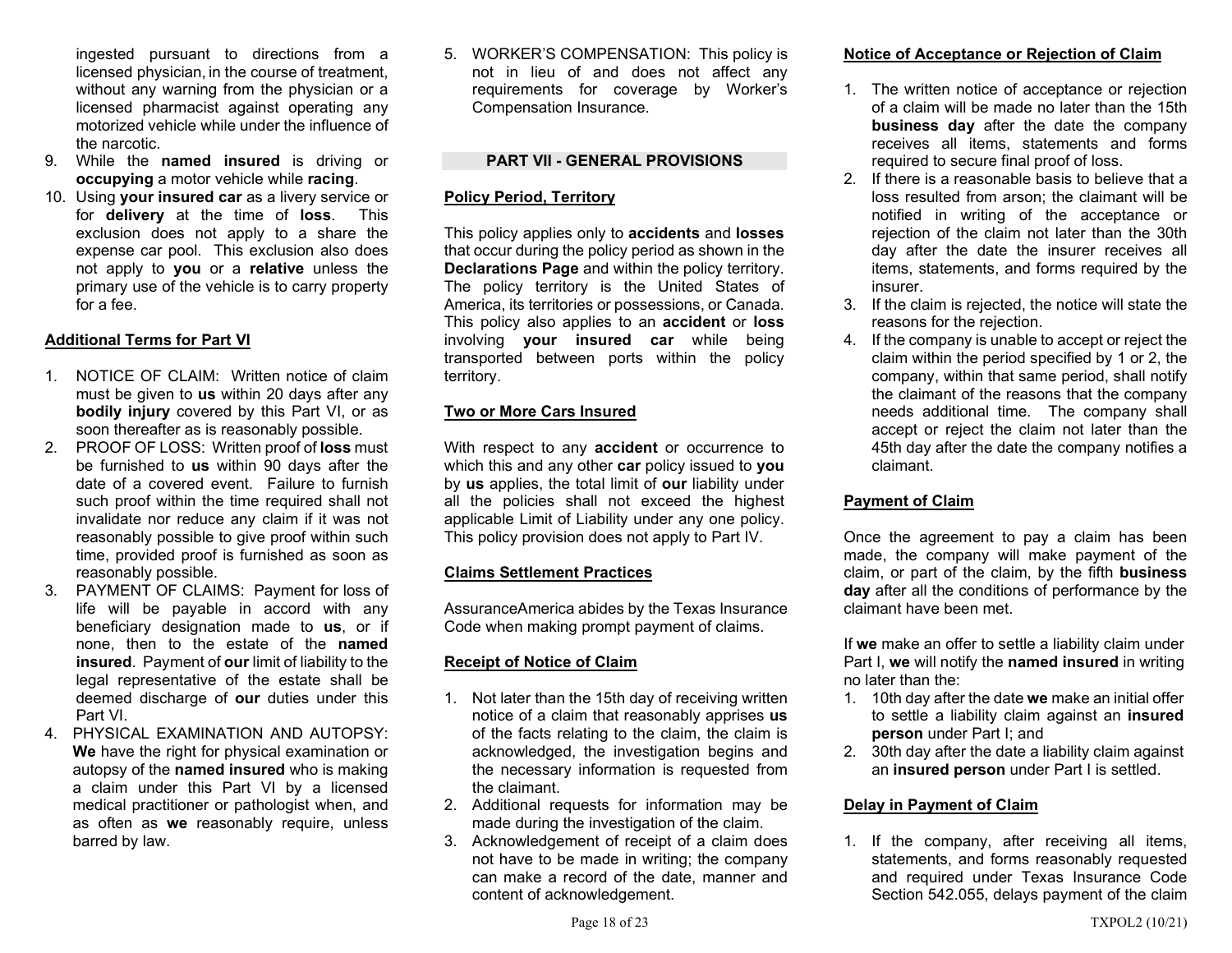for a period exceeding the period specified by other applicable statutes or, if other statutes do not specify a period, for more than 60 days, the insurer shall pay damages and other items as provided by Section 542.060.

2. This section does not apply in a case in which it is found as a result of arbitration or litigation that a claim received by an insurer is invalid and should not be paid by the insurer.

# Extension of Deadlines

- 1. A court may grant a request by a guaranty association for an extension of the periods for claims handling on a showing of good cause and after reasonable notice to policyholders.
- 2. In the event of a weather-related catastrophe or major natural disaster, as defined by the Commissioner of Insurance, the claimhandling deadlines are extended for an additional 15 days.

### Liability For Violation

- 1. If the company is liable for a claim under an insurance policy and is not in compliance with the Prompt Payment of Claims requirements of the Texas Insurance Code, the company is liable to pay the holder of the policy or the beneficiary making the claim under the policy, in addition to the amount of the claim, interest on the amount of the claim at the rate of 18 percent a year as damages, together with reasonable attorney's fees.
- 2. If a suit is filed, the attorney's fees shall be taxed as part of the costs in the case.

# Suits Against Us

No legal action may be brought against us until there has been full compliance with all terms of this policy. In addition, regarding liability coverage, no legal action may be brought against us until we agree in writing that the insured person, as defined under Part I, has an obligation to pay or until the amount of that obligation has been determined by judgment after trial. No one

shall have any right to make us a party to a suit to determine the liability of an insured person under Part I.

Anyone claiming Car Damage Coverage may not sue us to determine the amount of the loss until after having complied with the Appraisal clause of this policy.

We have no duty to preserve or otherwise retain any salvage for any purpose, including as evidence for any type of court proceeding.

### Our Recovery Rights (Subrogation & Reimbursement)

In the event of any payment under this policy under:

- 1. Part I, Part III, Part IV and Part V; and/or
- 2. Part II if the person causing or contributing to the motor vehicle **accident** cannot establish financial responsibility as required by Chapter 601, as amended of the Texas Transportation Code, for the motor vehicle being operated by that person on the date of loss;

we will be subrogated to all rights of recovery of the person to or for whom payment was made against another person or organization. This right shall be only to the extent of payments made under this policy. The person to or for whom payment was made under this policy will be required to reimburse us out of any monies said person receives from the party or organization liable for damages, or his or her insurance company.

The person to or for whom payment was made under this policy must cooperate with us and do whatever is necessary to protect our subrogation rights and do nothing after the loss to harm our rights.

If we seek recovery from a liable party:

- 1. We shall take action to recover the deductible not later than the first anniversary of the date your claim is paid; or
- 2. Pay you the amount of the deductible.

If we do not seek recovery of your deductible, we will:

- 1. Notify you in writing, not later than the earlier of the first anniversary of the date your claim is paid or the 90<sup>th</sup> day before the date the statute of limitations expires, that we do not intend to take further collection actions against the liable party; and
- 2. Authorize **you** to take further collection actions.

We reserve the right to compromise or settle the deductible and property damage claims against the responsible parties for less than the full amount. If the total recovery is less than the total of our payment and the deductible, we will reduce reimbursement of the deductible to you based on the proportion that the actual recovery bears to the total of our payment and the deductible.

Any reimbursement to you by us will be reduced by a proportionate share of expenses and attorney fees incurred in connection with the recovery. This reduction does not apply to your deductible.

If any person insured under this policy makes recovery from a responsible party without our written consent, that person's rights under any affected coverage will no longer exist.

If payment is made on behalf of any person insured under this policy to comply with state mandated coverage, and the policy or any subsequent change in coverage was obtained from us as a result of your material misrepresentation of the risk to be insured by us, which otherwise, had it been known to us at the time coverage was agreed to by us, we would have declined coverage or extension of coverage to you, you agree to reimburse us to the full extent of any **loss** and adjustment expense paid on your behalf as a result of your material misrepresentation to us.

However, **our** rights in this section do not apply under Part V, against any person using your insured car with a reasonable belief that that person is entitled to do so.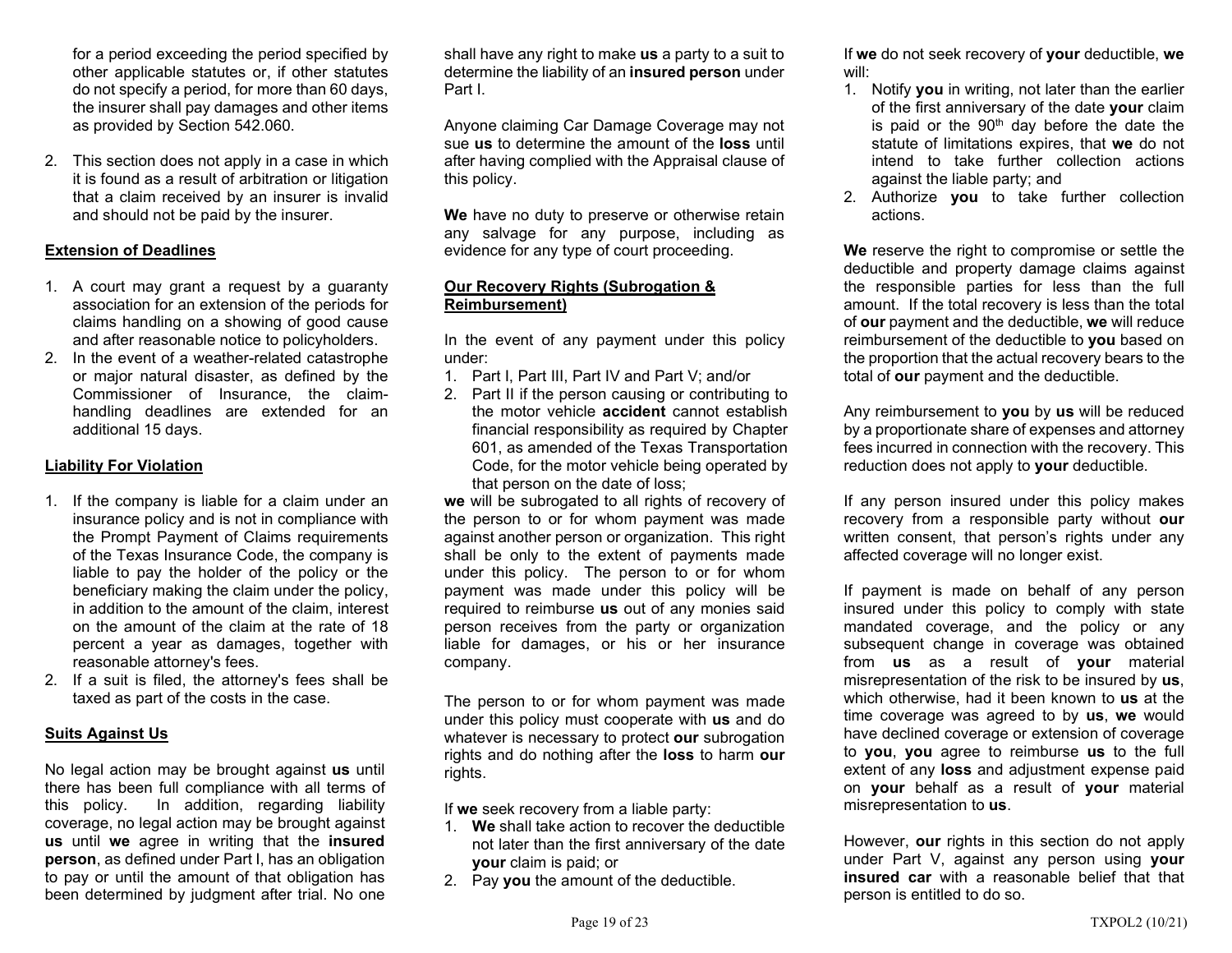# **Assignment**

Your interest in this policy may not be assigned without our written consent. Upon the death or termination of the marital relationship of the named insured specified on the Declarations Page, a spouse of said named insured who was covered under said policy immediately prior to the death or termination of the marital relationship shall upon notice to the insurer continue to be covered under said policy for a period of 90 days following such death or termination of marital relationship or until expiration of the policy term, whichever is shorter.

# Policy Changes

This policy, which includes the Declarations Page, endorsements issued by us, the application, and any coverage election and rejection forms, contains all agreements between you and us. Its terms may not be changed or waived except by endorsement issued by us. Notice to any agent or knowledge possessed by any agent or other **person** shall not change or affect a waiver on any portion of this policy nor stop **us** from exerting any rights under this policy.

If a change requires a premium adjustment, we will adjust your premium as of the effective date of the change. We may revise this policy form to provide more coverage without additional premium charge. If we revise this policy form, our policy will automatically provide the additional coverage as to the date the revision is effective.

The premium for this policy has been established in reliance upon the statements made by you in the application for insurance. You agree to cooperate with us in determining if this information is correct and complete and you will notify us if it changes during the policy period. If this information is incorrect, incomplete, or changes during the policy period, we may adjust your premium during the policy period or take other appropriate action. To properly insure your car, you must promptly notify us when:

1. You change your address;

- 2. Any resident operators are added or deleted; or
- 3. You acquire an additional or replacement vehicle.

# Cancellations and Non-Renewal

The **named insured** may cancel this policy by returning it to us or by advising us when at a future date the cancellation is to be effective.

We may cancel by mailing notice to the named insured shown in the Declarations Page at the last known address appearing on our records. Notice of cancellation will be mailed at least:

- 1. 10 days before the effective date of cancellation; or
- 2. 30 days before the effective date of cancellation if this policy is to be cancelled on any 12 month anniversary of the policy's original effective date.

We may cancel this policy for any lawful reason:

- 1. While the policy has been in effect less than 60 days; or
- 2. At each 12 month anniversary of the policy's original effective date.

We may cancel at any time for any of the following reasons:

- 1. You do not pay the required premium when due;
- 2. You submit a fraudulent claim;
- 3. Loss of driving privileges through suspension or revocation of your operator's license or motor vehicle registration, or that of a principal operator of your insured car, provided, however, we will not cancel you if you complete a Named Driver Exclusion endorsement for the principal operator whose license or registration has been suspended or revoked; or
- 4. If the Texas Department of Insurance determines continuation of this policy would result in a violation of the Texas Insurance Code or any other law governing the business of insurance in the State of Texas.

The cancel reasons listed above do not apply at any 12 month anniversary of the policy's original effective date.

We may not cancel based solely on the fact that you are an elected official.

With respect to cancellation, this policy is neither severable nor dividable. Any cancellation will be effective for all persons and all vehicles.

If this policy is cancelled, coverage will not be provided as of the date and time shown in the notice of cancellation.

Upon cancellation, you may be entitled to a premium refund. However, our making or offering of a refund is not a notice or condition of cancellation.

If this policy is cancelled, any refund due will be computed on a daily pro-rata basis and be mailed no later than 15 business days after the effective date of cancellation.

We may decide not to renew or continue this policy at any 12-month anniversary date of the original effective date of the policy. If we decide to not to renew or non-continue this policy, we will mail notice of nonrenewal to the named insured shown on the Declarations Page at the last known address appearing in our records. Notice will be mailed at least 30 days before the end of the policy period. We will not refuse to renew solely because of the age of an insured person or solely because you are an elected official.

#### Automatic Termination

Coverage for your insured car shall terminate automatically:

- 1. When a person, other than you or a relative, becomes the owner of the vehicle;
- 2. If, at any time you obtain other insurance on your insured car. Any insurance provided by this policy will terminate as to that vehicle on the effective date of the other insurance; or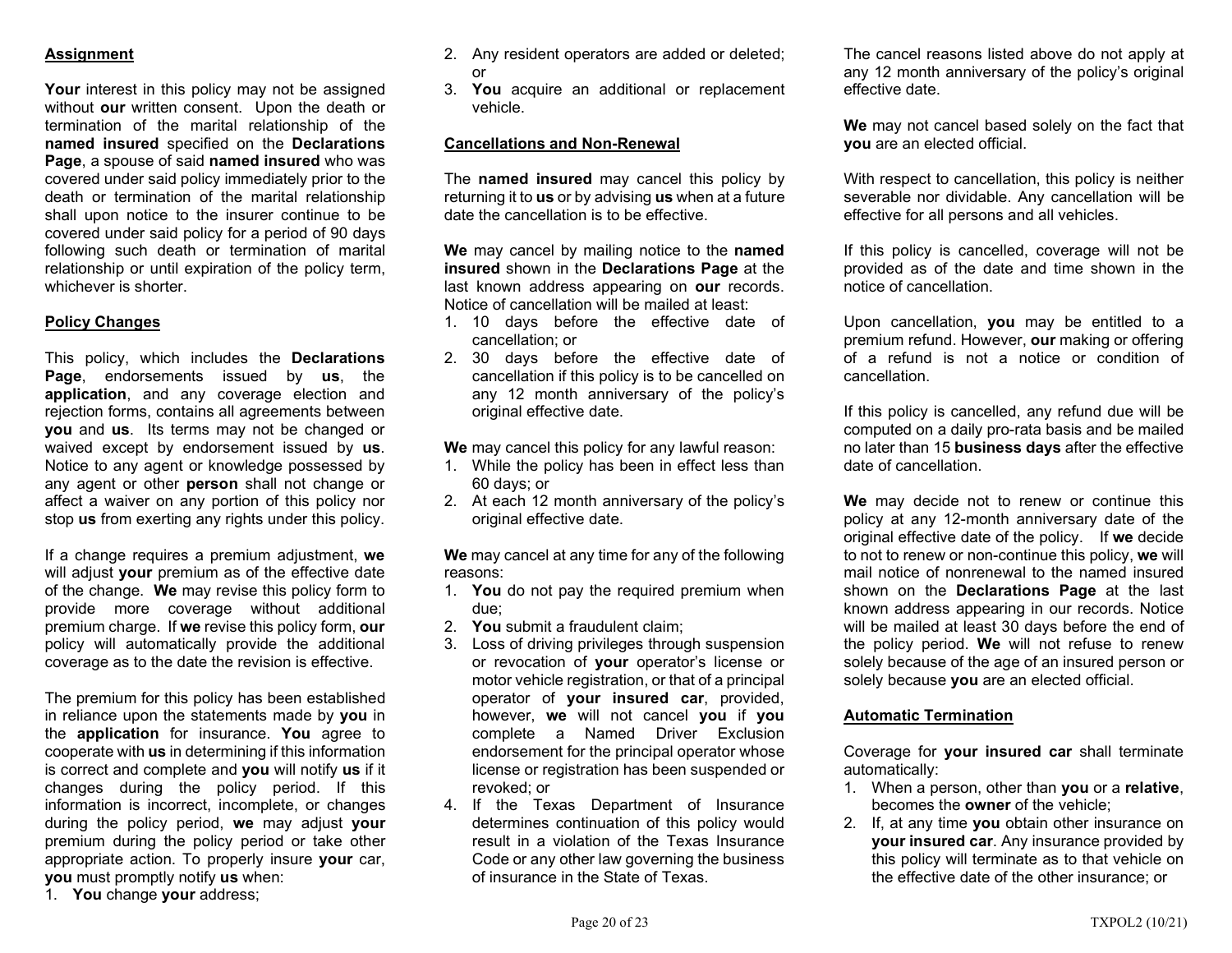3. If we offer to renew or continue your policy and you or your representative do not accept the offer. The policy will automatically terminate at the end of the current policy period.

# Proof of Notice

Proof of mailing of any notice will be sufficient proof of notice.

### Conditional Reinstatement

If we mail a cancellation notice because you did not pay the required premium when due and you then tender payment by check, draft, or other remittance which is not honored upon first presentation, your policy will terminate on the date and time shown on the cancellation notice. This means that we will not be liable under this policy for claims or damages after the date and time indicated on the cancellation notice.

### Our Right to Rescind for Fraud and Misrepresentation

We have the right to void this policy and rescind it from its inception if we can show at trial either of the following:

- 1. You provided false material information in your application. This policy is issued in reliance upon information provided on your application. We will void this policy from inception if you:
	- a. Made false statements or representations to us as to any material fact or circumstance;
	- b. Concealed or misrepresented any material fact or circumstance; or
	- c. Engaged in fraudulent conduct;

at the time of application, and we can show that the matter misrepresented:

- a. Was material to the risk; or
- b. Contributed to the accident or loss on which this policy became due and payable.
- 2. That a misrepresentation, including a false statement, was made in a proof of loss or

death in connection with any accident or loss for which coverage or benefits are sought under this policy. We will void this policy from inception if you:

- a. Made a misrepresentation, including a false statement, in a proof of loss or death; and
- b. We can show that the misrepresentation was:
	- (1) Fraudulently made;
	- (2) Misrepresented a fact material to the question of **our** liability under this policy; and
	- (3) Misled us and caused us to waive or lose a valid defense to the policy.

No coverage is provided for any accident or loss if we void this policy as described above in this section. You and any persons who have participated in any concealment, fraud, or misrepresentation described above shall be jointly and severally liable to reimburse us for any payment we make.

# Policy Conformed to Statutes

Terms of this policy that are in conflict with the statutes or other applicable law of the State of Texas are hereby amended to conform to the applicable law. Disputes as to this policy's coverage or provisions shall be governed by the law of the State of Texas.

# Fraudulent Claims

We do not provide coverage for, or payment to, any **person who** intentionally makes misrepresentations in connection with any accident or loss (for which coverage is sought under this policy) which are designed to deceive us.

# Conditions Precedent

There is no coverage provided under this policy until there has been full compliance with all of the terms and conditions of this policy.

Coverage under this policy is conditioned on our receipt of complete payment of the initial downpayment of premium. This policy is void as if never issued and we will not cover any claims or damages of any kind that occur if your downpayment is:

- 1. Not honored by your bank or financial institution for any reason; or
- 2. Returned to us unpaid.

However, if we void this policy, it will not affect, and we will provide for, the minimum limits of liability coverage. You shall reimburse us for any payment we make.

### REPORTING A CLAIM – INSURED'S DUTIES

# Notice of an Accident or Loss

In the event of an **accident** or **loss**, it must be reported to us as soon as practicable. The report must give time, place and circumstances of the accident or loss including the names and addresses of all known injured parties and all known witnesses involved in the accident or loss.

# Other Duties

Anyone claiming any coverage under the policy must:

- 1. Cooperate with us and assist us in any matter concerning a claim or lawsuit.
- 2. Refuse to assume any obligation or incur any unreasonable and unnecessary expenses at the time of the accident or loss.
- 3. Immediately send us any legal papers relating to any claim or lawsuit.
- 4. Submit to physical examination at our expense by doctors we select as often as we may reasonably require.
- 5. Authorize us to obtain medical, wage and other records reasonably related to the accident. Any medical records requested will pertain to the bodily injury arising from an accident.
- 6. Provide any written proof of loss that we require.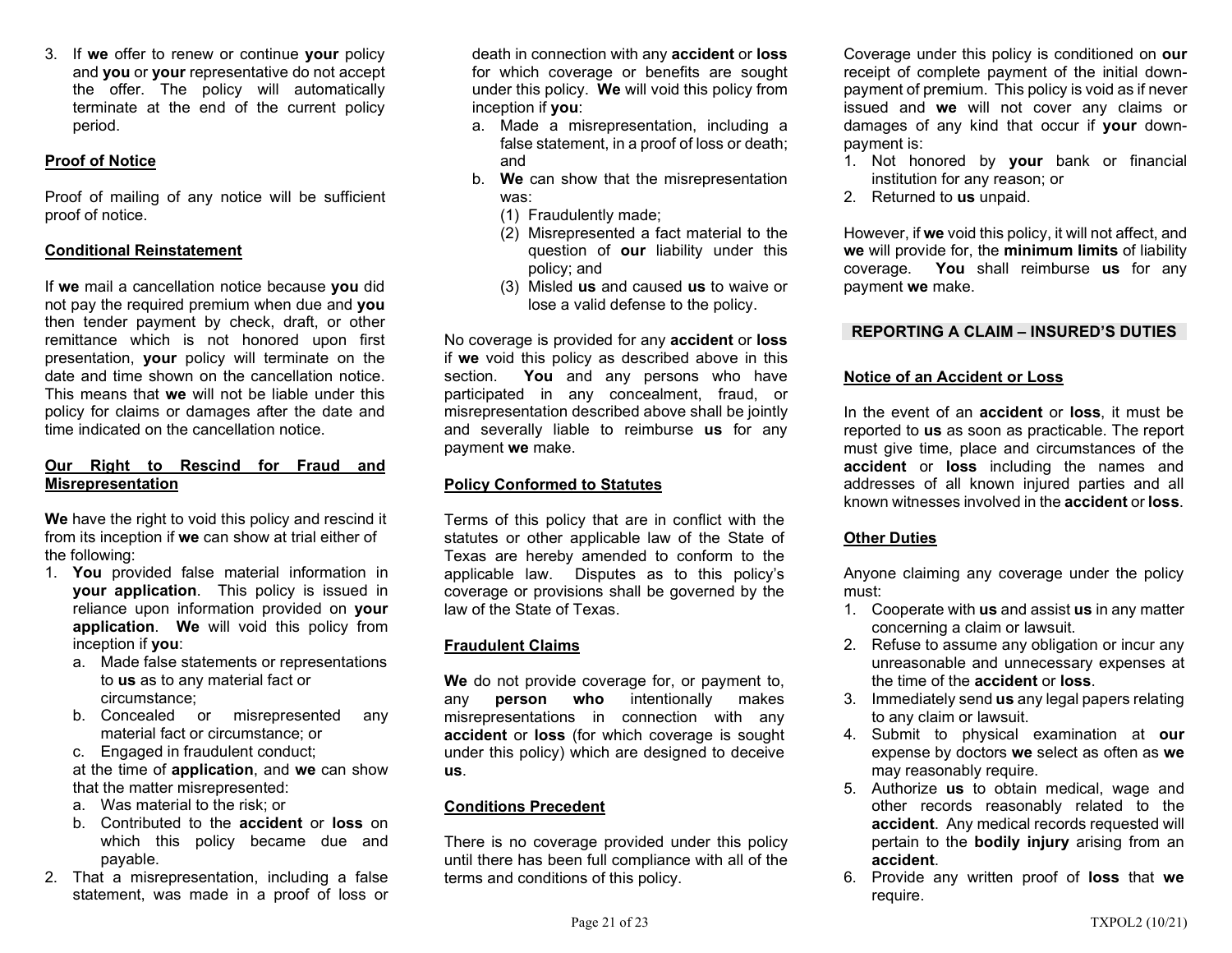- 7. Submit to statements or examinations under oath and subscribe to the same as we may reasonably require. We may require that such statements or examinations be recorded and videotaped, as well as conducted individually and outside the presence of witnesses or other persons seeking coverage or benefits under this policy. However, a minor shall have the right to have a parent or guardian present during the examination.
- 8. Provide us with any personal financial information we request for underwriting, policy servicing or claims handling purposes, or provide us with written authorization to obtain such information. This includes such information as social security numbers, credit history and any other related information. We will not request tax returns unless you are ordered to produce tax returns by a court or if a claim involves a fire loss. AssuranceAmerica limits both the collection and use of customer information to the minimum needed to administer **our** business.
- 9. Attend hearings, depositions and trials as requested.
- 10. Take reasonable steps after loss to protect your insured car and its equipment from further **loss**. If you fail to do so, any further damage will not be covered under this policy. We will pay reasonably necessary expenses incurred in providing that protection.
- 11. Report the total theft of the car to the police promptly and as soon as practicable after the loss.
- 12. Allow us to inspect and appraise the damage to your insured car before its repair or disposal.
- 13. If a hit and run motorist is involved, adequate proof of loss and a statement under oath must be filed with us within 90 days of our request or as soon as practicable.

Anyone claiming Uninsured/Underinsured Motorist Coverage must contact the police within 24 hours, or as soon as is practicable, after the accident if a hit and run driver is involved and must promptly send us copies of any legal papers if suit is brought.

#### \*0\*0\*0\*0\*0\*0\*0\*0\*0\*0\*0

# IN WITNESS WHEREOF, the Company

has caused this policy to be executed and attested.

President

G yaitiy

**Secretary** 

### THE FOLLOWING ENDORSEMENT APPLIES ONLY IF FORM NUMBER E-5 APPEARS ON YOUR DECLARATIONS.

### NAMED DRIVER, NON-OWNED VEHICLE

In consideration of the rate of premium at which this policy is written, it is hereby understood and agreed: This endorsement amends your policy as to the protection provided by Liability Coverage and Car Damage Coverage (Collision and Comprehensive Coverage).

# **Definitions**

The definitions of "you" and "your" are deleted and replaced as follows: "you" and "your" means only the person named on the Declarations Page of the policy.

### Liability Coverage's - Definitions

The definition of "insured person" or "insured persons" is deleted and replaced as follows: "Insured person" means "you".

The definition of "your insured car" is deleted and replaced as follows: "Your insured car" means any auto, not owned by you or provided for your regular use, being used by you.

# Car Damage Coverage

No coverage is provided under this section for Collision and Comprehensive coverages.

E-5 (09/16)